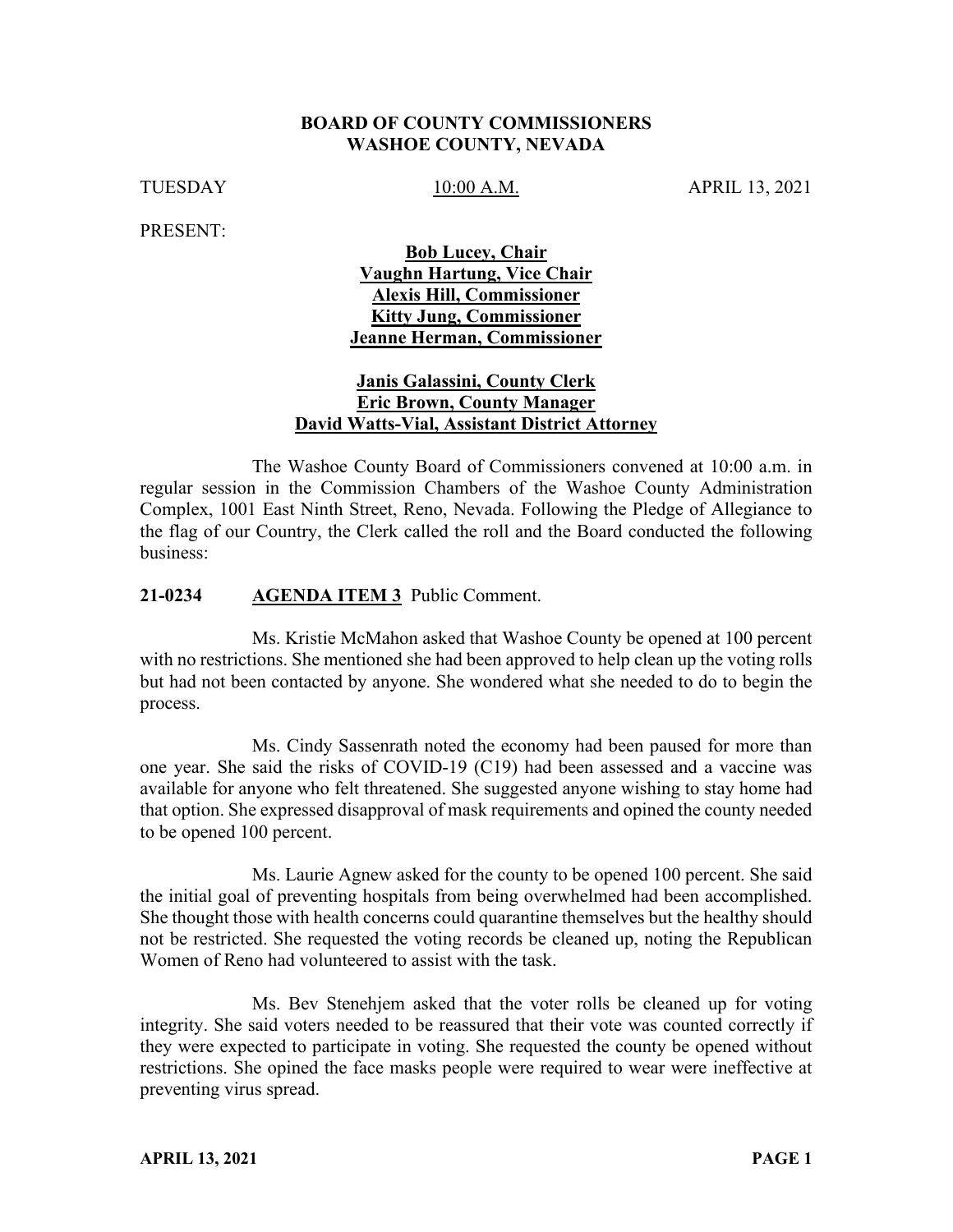Ms. Lynn Gillespie spoke about the beauty of Nevada and how lucky she was to live in the state. She expressed concern about the counting of mail ballots for armed service men and women, and those of deceased individuals. She asked for the voting rolls and voting procedures to be cleaned up.

Ms. Judy Haire spoke about disabled veterans who fought to protect the rights of Americans, about the American way of life, and the rights of law-abiding citizens. She said lawmakers were changing laws and taking away the rights of citizens. She expressed a desire to work with the Commissioners to maintain the country.

Ms. Susan Howell opined the Commissioners did not care about the public's opinions. She said children were experiencing difficulties in school due to mask and social distancing requirements. She expressed frustration about the Board's vote to require 75 percent of the community to receive the C19 vaccine. She believed the Board would consider the next flu season to be another wave of C19.

Ms. Carole Fineberg said she made public comment three weeks prior, during which she volunteered 200 women to help the Registrar of Voters (ROV) with office work to free up time for staff to work on the voter rolls. She wondered why she had not been contacted by the ROV. She echoed other public commenters in requesting the county be opened up without restrictions.

Ms. Sue Walton spoke about the lack of differentiation between the driver's licenses of citizens and illegal residents. She asked how the ROV would address that issue. She expressed concern about possible loopholes which would allow ineligible voters to circumvent the voting process. She stated eligible voters needed to be confident that future elections would be fair and honest.

Mr. Charles Elliott spoke about his family. He expressed shame about the degeneration of the country and of Nevada, which he attributed to County, State, and national leaders. He said the voter rolls needed to be cleaned up and he urged people to vote. He opined that many of the C19 deaths in Nevada could have been prevented if Governor Steve Sisolak had not banned hydroxychloroquine.

Ms. Nicol Herris shared the story about her parents coming to the country. She implored the Board to devise a way to work with Washoe County residents. She expressed concern about manipulated voting.

Mr. Arvid Pasto asserted that democracy was effectively lost without a trustworthy voting system. He said each voter needed to be identified with the correct form of identification. He implored the Board to fix the voter rolls. He looked forward to an explanation from the Board about how the issue would be addressed. He opined Washoe County had the ability to open the county without waiting for Governor Sisolak to lift restrictions.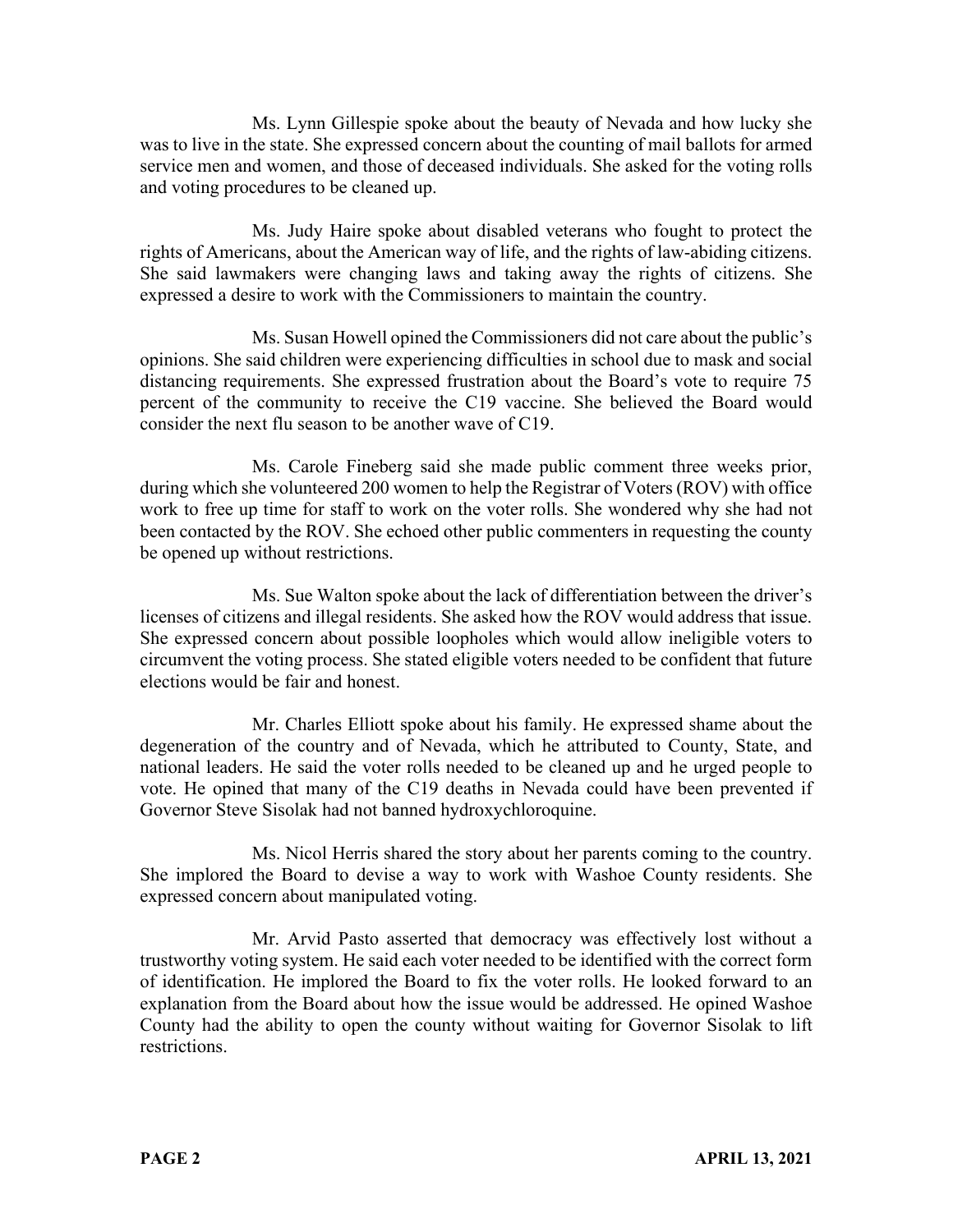Ms. Elaine Pasto said she used to call herself a proud citizen of Nevada before serious issues with the voting system occurred. She spoke about various issues with the voter rolls. She asserted the voter rolls needed to be cleaned up. She noted more than 200 women had offered to help clean the rolls. She asked the Commissioners to do the job they were elected to do. She noted the Board could open up the county without Governor Sisolak's approval.

Ms. Ann Sweder noted everyone was aware of the necessary C19 safeguards because they had been living with C19 for more than a year. She spoke about government regulations, southern borders, unvaccinated illegal residents, and the federal government's actions and restrictions. She urged the Board to open the county without restrictions.

Ms. Diane Craig expressed frustration about inconsistency in the restrictions, mask wearing, and sanitation procedures. She speculated on the long-term effects of C19 restrictions on children. She noted Governor Sisolak had approved the use of hydroxychloroquine to treat C19. She disagreed with the requirement that a certain percentage of residents be vaccinated before the county could be opened up.

Mr. Karl Sweder stated the Commissioners had a responsibility to the citizens of Washoe County. He said the Board had been repeatedly asked to drop the Governor's unlawful, unreasonable, and unconstitutional mandates and reopen the county. He urged the Board to join other counties in the state by reopening.

Ms. Julianne Harrison expressed distress over Governor Sisolak's autocratic use of power demonstrated by his C19 mandates. She noted Nevada residents willingly undertook efforts to flatten the curve more than 13 months prior. She asserted the Board had heard residents' entreaties to reopen the county. She expressed concern about the quality of education which resulted from the C19 restrictions. She urged the Board to open the county without restrictions.

Ms. Cindy Martinez said Nevada Grassroots had been contacting residents in an effort to engage them in supporting the reopening of Washoe County. She was encouraged by the response and the efforts to educate residents about their constitutional rights. She spoke about the different generational perspectives of the Commissioners and explained that Washoe County residents were concerned about the changing balance of power in the country.

Mr. Donald Fossum mentioned he provided public comment in 2018 regarding potential voter fraud. He spoke about a television interview resulting from that public comment. He stressed voting integrity was a known issue that needed to be resolved. He asserted reopening the state and voting integrity went hand in hand, and both needed to be addressed.

Ms. Jeanne Quintana urged the Board to open the county, primarily for the children. She said the effects of the restrictions were bad enough for adults, but they were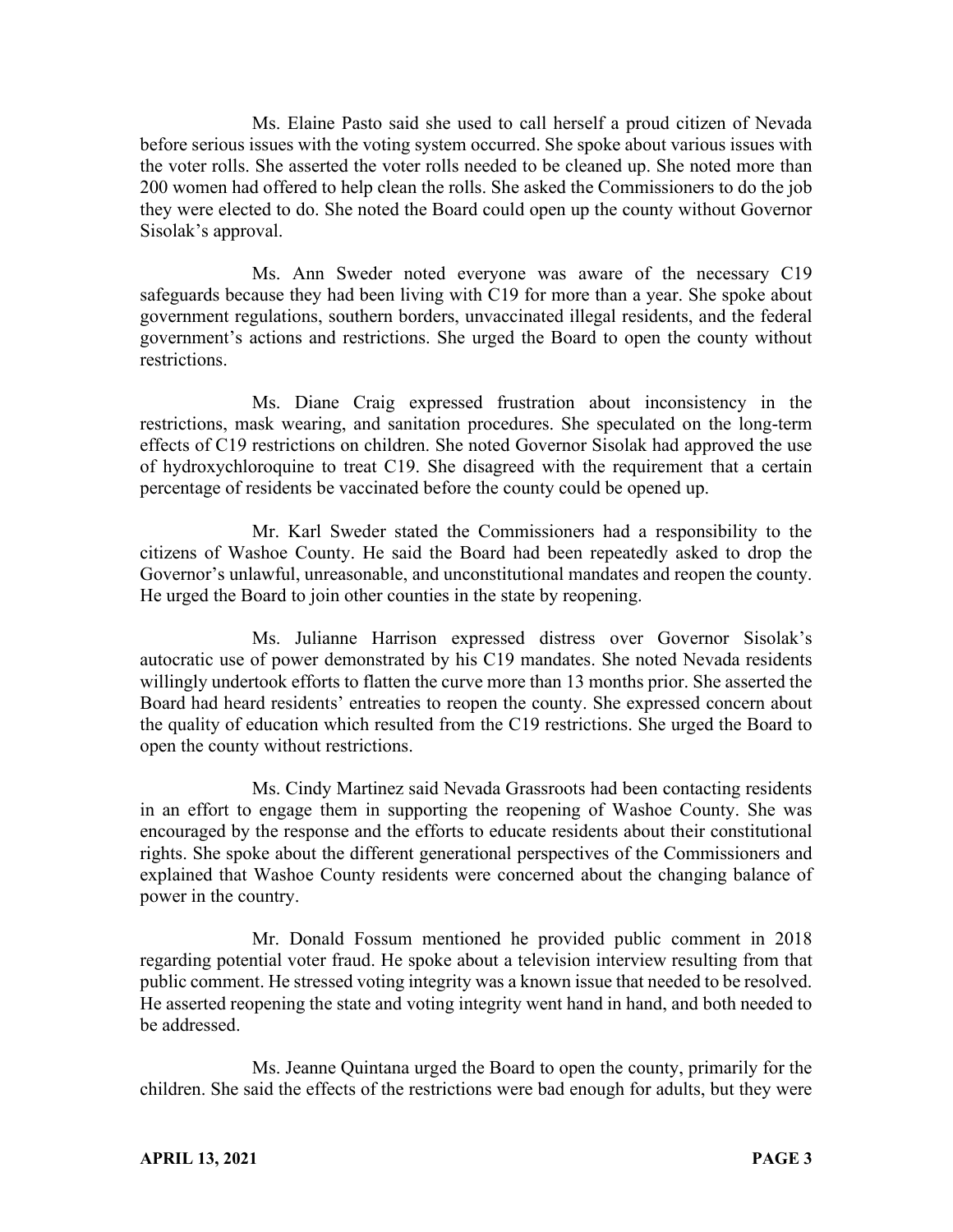worse for children. She read an excerpt from the Nuremberg Code. She asserted masks did not protect anyone and individuals who had been vaccinated could still get C19. She asked the Commissioners to consider what they were doing to society and remember that residents had rights.

With regard to Agenda Item 5, Ms. Tracey Thomas asked the Commissioners to consider various issues with the voter lists. She outlined several issues with the voter rolls and asked for information about how those issues would be addressed. She expressed concern about the frequency of voter list updates during election years versus non-election years and about same-day registrations.

Ms. Rita Pepi expressed support for ending the public health emergency and reopening the county. As a former nurse, she asserted hand washing was the best thing people could do to prevent the spread of infection. She opined people should not be forced to take the vaccine, which many doctors termed an experimental drug. She supported cleaning up the voter rolls.

Mr. James Benthin provided a document, copies of which were distributed to the Board and placed on file with the Clerk. He urged the Board to open the county. He spoke about the difference between critical and emotional thinking, which he thought was the basis for the lockdown and mask requirements. He discussed the document he submitted to the Board and implored them to consider the scientific analysis before making a decision.

Mr. Chris Thatcher spoke about his family's immigration to the United States from England. He stated this nation was founded by people with a pioneering attitude who had not inquired about safety or health. He asserted the health and safety of the population was not a concern of the United States government or the Board of County Commissioners. He urged the Board to open up the county.

Ms. Melanie Sutton noted residents had been asking the Board to open the county since December 2020. She said residents elected the Commissioners to work for them. She expressed frustration about the Board not listening to County residents. She opined the C19 vaccine was the largest human trial on earth, and no one knew what would happen in the future. She stated she would work to prevent the Commissioners' reelections if they did not work with County residents.

Ms. Barb Mathers asked why the county and schools were still closed, vaccines were being encouraged, and face masks were still required. She opined the Board was not doing anything to benefit their constituents. She inquired why the Commissioners were keeping the county locked down. She expressed concern about children committing suicide because they were unable to attend school. She mentioned the difficulties of homeschooling children. She stated the county needed to be opened up and the mask requirement removed.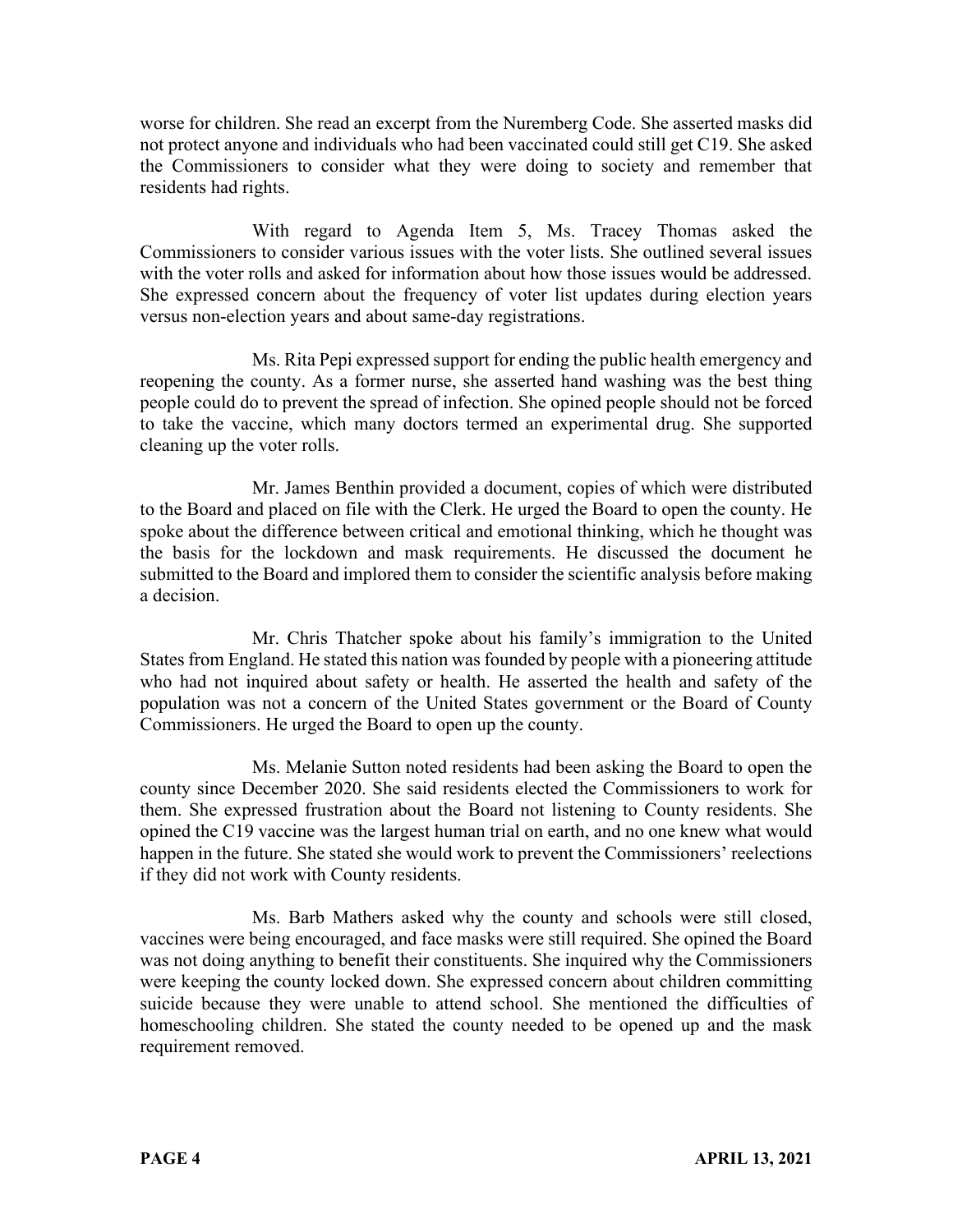Mr. Kenji Otto spoke about how groups were defined during the emergency BCC meeting. He mentioned his unemployment experience, including his conversation with an adjudicator, and expressed his opinions about illegal aliens. He asked the Board to open the county. He opined the Governor and the Washoe County School District (WCSD) had overstepped their bounds. He recounted his experience visiting various stores while not wearing a mask.

Ms. Alla Peacock urged the Board to open the county. She asserted the government's actions were in opposition to human rights. She disapproved of closures and forced vaccinations. She expressed concern about the possible long-term effects of the C19 vaccine and the carbon dioxide inhaled when using masks.

Mr. Paul White said he was unable to understand the actions of the Board. He alleged there were first-hand accounts that some Commissioners accepted bribes from developers. He mentioned a discussion he had with Vice Chair Hartung concerning homelessness, noting nothing had resulted from it. He expressed concerns about mask wearing and the WCSD Superintendent. He said he knew of a program to get homeless individuals off the streets without costing the County anything, asking why the Board would not try to implement that program.

Ms. Kelsey Schroeder asked the Board to end the public health emergency and reopen the county. She thought people should be allowed to take responsibility for themselves. She expressed concern about health issues in children resulting from wearing masks throughout the day. She read the results of a study of over 25,000 school-aged children. She discussed her health issues which she attributed to wearing a mask. She thought the community needed to work together.

Ms. Sasha Osorio said she worked in a level 2 lab, studying microbiology and immunology. She thought using masks and gloves did not make sense. She explained the protection protocols used when exiting a lab. She spoke about her personal experience with C19 and her travels to other states without wearing a mask. She expressed concerns about the C19 vaccine and its possible long-term effects on children. She said she was provaccination for other diseases but against the C19 vaccine. She urged the Board to consider the plight of working residents with a low income and end the lockdown.

Mr. Frank Schenk spoke about his experience with severe C19 cases and the death of a friend. He did not understand why people were opposed to wearing masks. He stated his son was autistic but managed to attended school while wearing a mask. He noted health workers risked their lives, and he believed the County's actions should be based on science. He expressed concern about the lack of resources for autistic and special needs individuals in Washoe County.

Ms. Darla Lee said she supported the public commenters who spoke about opening Washoe County. She stated she supported removing the mask mandate. With regard to Agenda Items 9 and 10, she said she had been waiting for the Board to take some action on the Wildcreek Golf Course project. She stated the current management company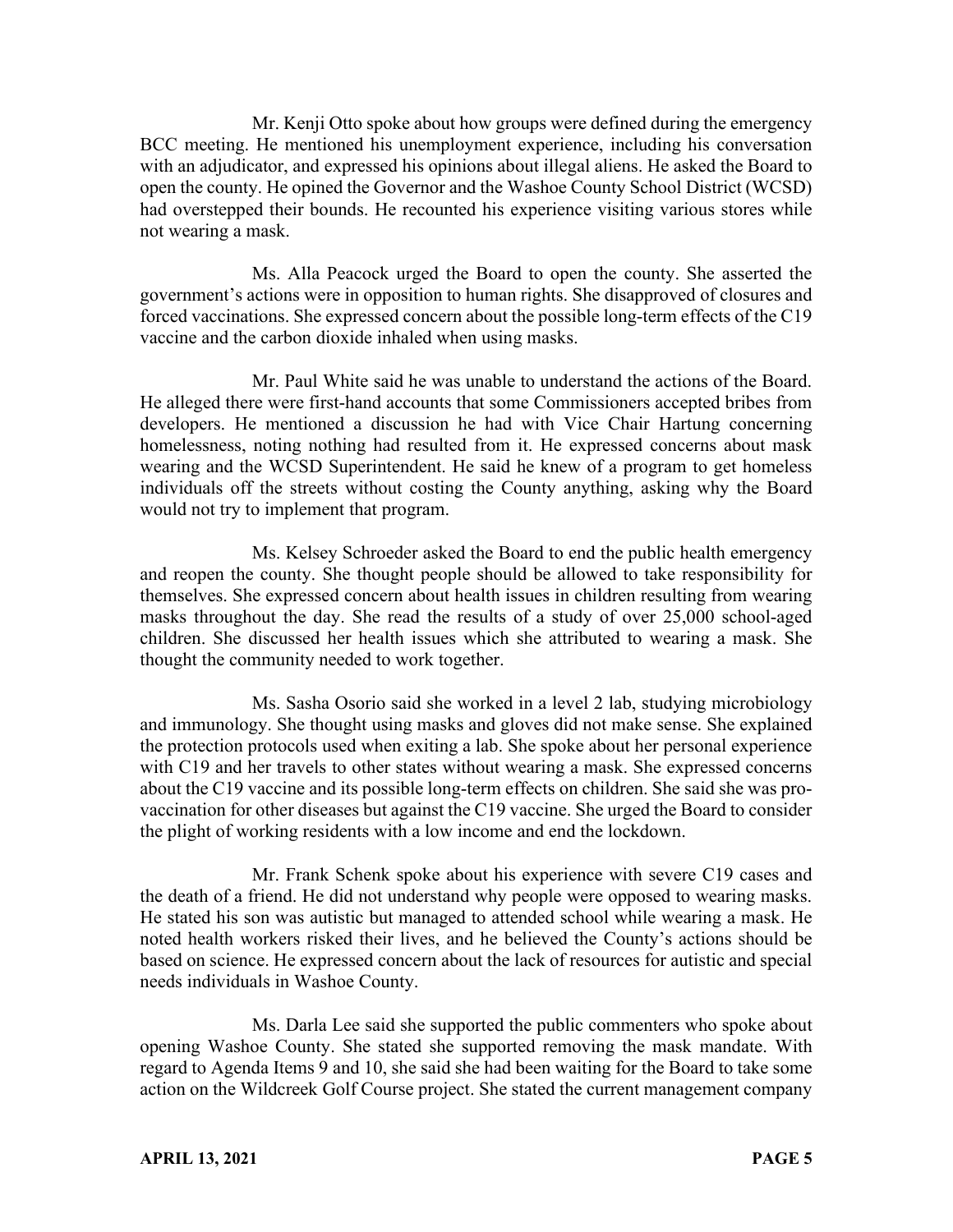had done a great job. She urged the Commissioners to support both agenda items so the project could proceed. She said the golf course had been a great community asset and it would become useful open space with the revised design.

Mr. George Lee concurred with Ms. Lee's comments regarding the golf course. He asserted the golf course would be profitable and a great teaching tool. He wondered how students would get to the golf course. He heard the First Tee program would teach fourth grade students how to play golf. He wondered about the logistics of transporting students to the golf course. He expressed his reservations about the C19 vaccine and possible long-term effects.

Ms. Stacey Shaffer mentioned the order to halt the Johnson & Johnson vaccine because of blood clots. She asked why the Board would want County residents to be vaccinated despite proof that the vaccine was unsafe. She thought it was time to rethink the vaccination rates for opening the County. She stated health and medical freedoms needed to be acknowledged. In response to Commissioner Jung's comment the prior week about people staying home from work when they were sick, she noted some middle-class and single-income families could not afford to take time off from work.

Ms. Lillian Gustason said she was a 15-year-old high school freshman. She spoke about the difficulties involved in attending high school with C19 restrictions. She indicated the C19 restrictions resulted in academic and social difficulties. She asked the Board to consider easing the C19 restrictions for Washoe County.

Using the Zoom app, Ms. Annemarie Grant provided the names of Reno police officers and Washoe County Sheriff deputies who she alleged hogtied and asphyxiated her brother Thomas Purdy. She expressed displeasure at a County lawsuit being placed on the Consent Agenda. She opined residents should know when the County had to pay out money for wrongdoings. She referred to a previously mentioned article about L-bracket bunks used at the jail, noting those beds had not been fixed.

**11:33 a.m. The Board recessed.**

# **11:40 a.m. The Board reconvened with all Commissioners present.**

**21-0235 AGENDA ITEM 6** Presentation by Beth MacMillan, Executive Director of Artown to update the Commission on the operational plans for Artown 2021.

Executive Director of Artown Beth MacMillan conducted a PowerPoint presentation, a copy of which was placed on file with the Clerk. She reviewed slides with the following titles: Artown; Washoe County's Rancho San Rafael Regional Park; Venue Seating; Our Plan to Keep Audiences and Artists Safe (2 slides); Calendar of Events; and For Tickets and Information.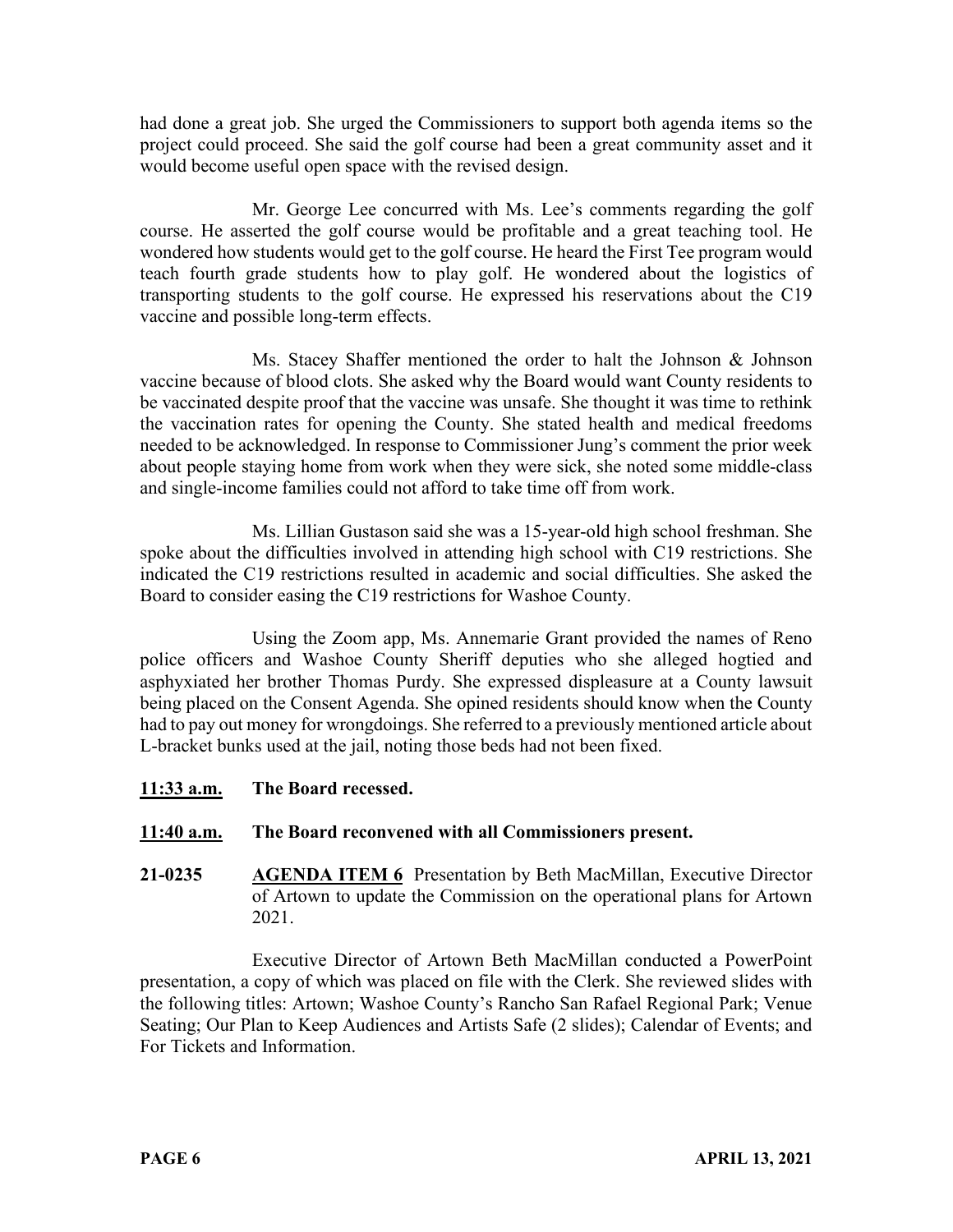Ms. MacMillan thanked Artown Board Member Nancy Leuenhagen for her contributions and the Commissioners for their in-kind contribution of \$66,340 to waive the rent at Rancho San Rafael Regional Park for the upcoming summer. She spoke about poster artist Yvette Valenzuela and reviewed the planned accommodations to gain compliance with the Americans with Disabilities Act for the Artown venue. She displayed a closeup image showing the seating plan, which would place seating pods in a checkerboard layout spread approximately 18 feet apart. She said \$150,000 of the \$300,000 needed to build the venue still needed to be raised. The nominal fee charged for events that were previously free would help to raise those funds.

Ms. MacMillan displayed the calendar of events, explaining the purple events were produced by partners and the rest were produced by Artown. Three dark nights were built into the schedule to allow a reprieve and repairs to the venue. She said tickets would go on sale on April 26 for members and May 3 for the general public.

Chair Lucey thanked Ms. MacMillan for the presentation. He thought Artown was always a wonderful addition to the community, but this year more than ever. He thought it would infuse positive spirits to the residents of the community.

Commissioner Hill praised the plan for an in-person Artown, which she believed did an excellent job addressing social distancing issues that might make some people uncomfortable. She thought County residents needed the opportunity to enjoy art and celebrate community. She asked whether Artown partners such as Gospelfest would receive a portion of the \$15 admission fees or whether those funds would go directly toward the venue. Ms. MacMillan said Gospelfest would be paid an artist fee. She explained the expenses were divided by the 31 days of the month and partners such as the Reno Philharmonic would pay 1/31st of those costs; they would then get all their ticket sale revenue, so it would be like renting any venue. Commissioner Hill approved of the inclusiveness and variety that would be available to County residents.

Ms. MacMillan stated she was committed to the plan even if everything opened up. She thought people would like their own space at the events.

Commissioner Jung approved of Ms. MacMillan's decision to manifest how Artown could be produced post COVID-19 (C19). She said the Artown plan had been presented and approved at a Regional Parks and Open Space meeting. She noted Washoe County was not listed as a sponsor on the Artown website and she requested it be added. She said the Board made sure some very important special events, such as the Great Reno Balloon Race and Artown, stayed open during difficult times. She believed government would play an important role in the community this summer. She thought the Board needed to support special events because Reno was a tourist town. She said summer special events defined the community and there was widespread international demand for them. Organizers of special events indicated they had taken major losses the prior year and were unsure how they would move forward. She said the County would lose visitors and the potential economic investment from those visitors. She noted the special events made businesses happy and paid for essential services throughout the year. She approved of the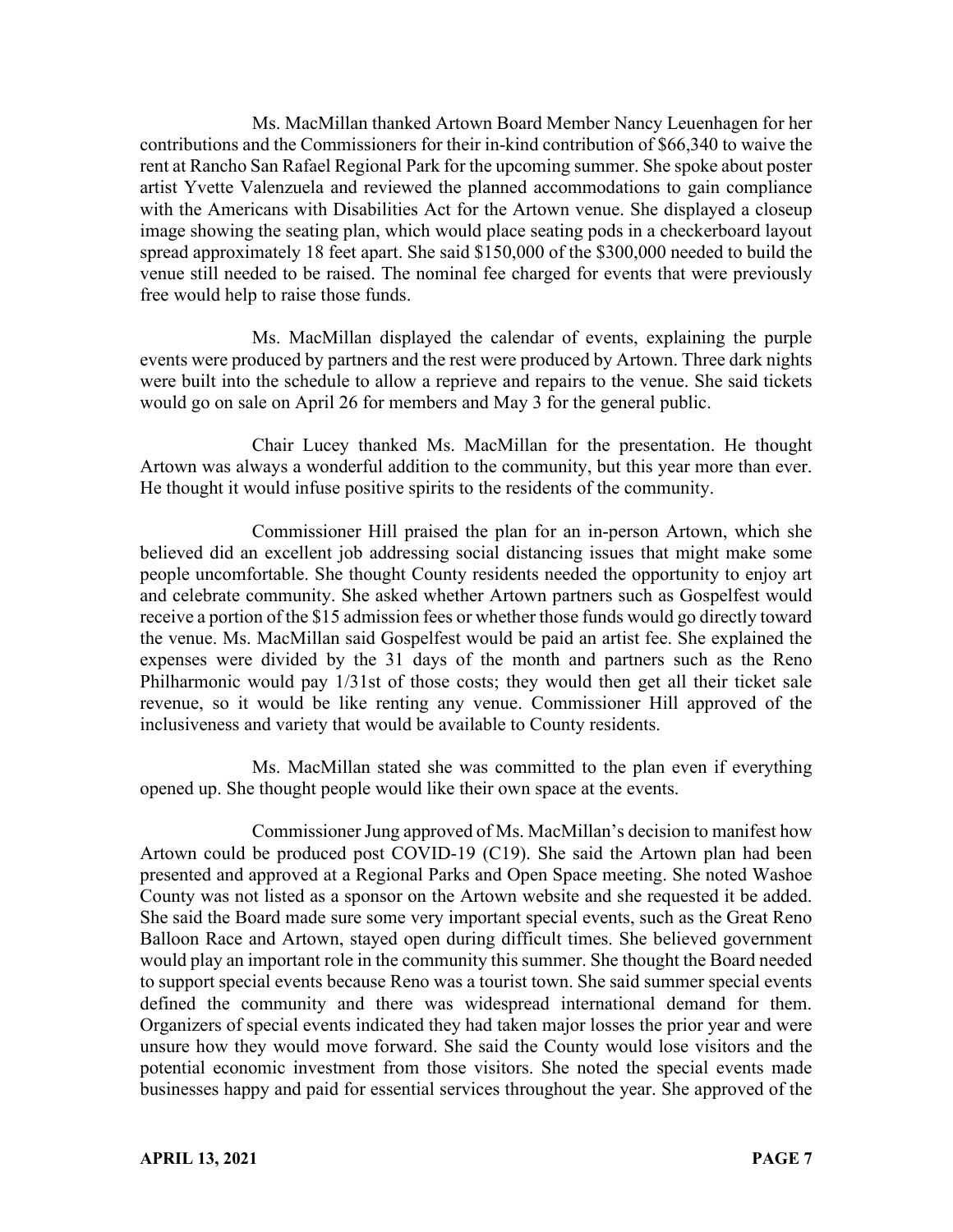pod seating idea for Artown, not for fear of C19 but because she preferred to avoid having people in her personal space. She said she would continue to support Artown, noting art was part of the local culture. She reiterated the Regional Parks and Open Space Board endorsed the project and she hoped the Board of County Commissioners would endorse it as well.

Chair Lucey wished Ms. MacMillan luck on this event. Ms. MacMillan hoped to see everyone there.

There was no public comment or action taken on this item.

# **21-0236 AGENDA ITEM 4** Announcements/Reports.

County Manager Eric Brown mentioned the Food and Drug Administration paused the use of Johnson & Johnson's Janssen vaccine. He said the County was not very reliant on that vaccine so it should not have a significant impact on vaccination efforts. The Janssen vaccine was primarily used for in-home vaccinations administered by the Regional Emergency Medical Services Authority and in rural areas such as Gerlach. The Gerlach vaccination pod would receive the Pfizer vaccines the following day.

Mr. Brown stated the County was working with local partners to secure the endorsements for the local control plan requested by the Board the prior week. He said there was a possibility the April 14 meeting would need to be rescheduled if staff was unable to complete the plan. He suggested anyone planning to attend the meeting should monitor the County website for updates. He noted Governor Steve Sisolak planned to make an announcement later in the day regarding local control and the transition plan, which might impact the County.

Commissioner Herman thanked everyone who was present in Chambers and expressed her support of the issues discussed during the meeting.

Vice Chair Hartung noted the Board would discuss the Wildcreek Golf Course later in the meeting. The Board had requested a memorandum of understanding with the City of Sparks to dedicate the land permanently for open space or public use. He asked staff to provide an update. He believed there was a way to deed restrict that land so it could never be used for anything other than open space. He asked Assistant County Manager Dave Solaro and Director of Engineering and Capital Projects Dwayne Smith to explain which process the Commissioners should use to address residential traffic control issues in the unincorporated County. The Board needed to understand the process because not all issues were a one-size-fits-all scenario.

Chair Lucey mentioned challenges involving wild horses in Hidden Valley. He said a band of horses that roamed between Damonte Ranch and Hidden Valley moved through a broken fence which allowed them to move freely. He noted a horse guard would be installed and the broken fence would be repaired by the end of the week to keep the horses on the Virginia Range side of the mountain. He thanked staff for their efforts.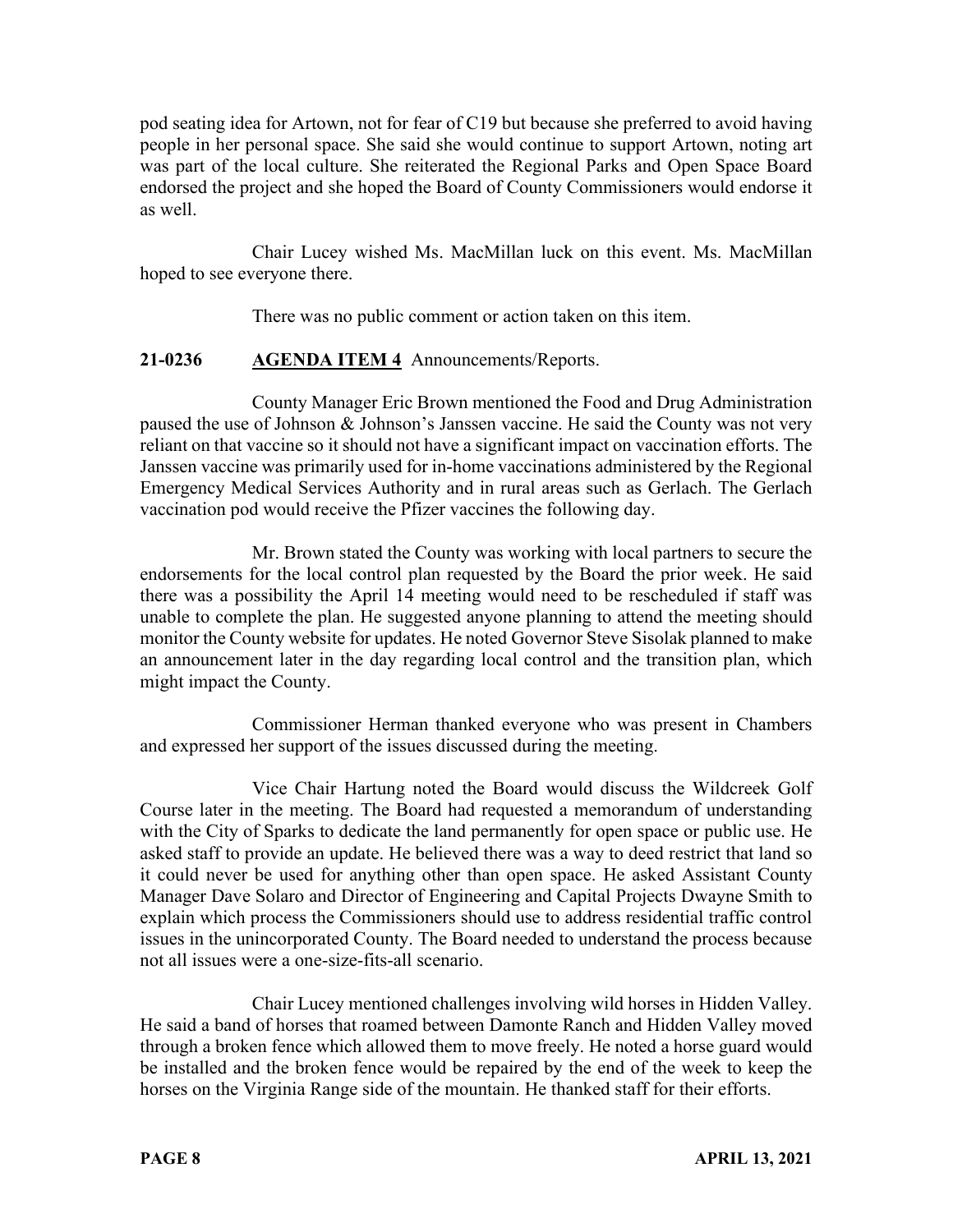**21-0237 AGENDA ITEM 5** Presentation by Washoe County Registrar Deanna Spikula and Deputy Secretary of Elections for the Nevada Secretary of State, Mark Wlaschin, to discuss the Washoe County Voter Registration List including methods for safeguarding and maintaining the accuracy of information such as current voter addresses, inactive voters, duplicates, death and other information required to be maintained and updated by state and federal laws, and a review of those laws.

Registrar of Voters Deanna Spikula conducted a PowerPoint presentation, a copy of which was placed on file with the Clerk. She reviewed slides with the following titles: Washoe County Registrar of Voters Mission Statement; Voter Registration List Maintenance; Highlights of the laws as they apply; Additional Requirements; National Voter Registration Act Safeguards; and Voter Registration List Maintenance (4 slides). She indicated the mission statement of the Registrar of Voters (ROV) directly influenced every action and decision made in the ROV's Office.

Vice Chair Hartung asked about the methods used for removing deceased individuals from voter rolls. Ms. Spikula explained the ROV did several things to update voter rolls. She said the voter information was uploaded to the Secretary of State's (SOS) Office nightly and it was compared to the Social Security Administration's vital statistics. She indicated the ROV monitored obituaries in local newspapers as well as relying on family members to notify them when someone passed away.

Vice Chair Hartung noted a voter who did not collect social security would not have much contact with the Social Security Administration. Ms. Spikula said the SOS provided reports to Mark Wlaschin, Deputy Secretary of Elections for the Nevada Secretary of State, giving him more information.

Mr. Wlaschin explained the SOS identified deceased individuals in various ways, but the primary source of information was the Office of Vital Statistics (OVS). The OVS communicated with morticians, undertakers, and other individuals who dealt directly with the deceased and their families. He acknowledged not everyone paid into Social Security, but the OVS went through a process to verify the accuracy of information about deceased individuals before they provided those reports to the SOS five times a week. The SOS then distributed the information to the clerks and registrars so they could compare them to their voter rolls. He noted the 90-day blackout period for updates did not apply to deceased individuals; they could happen all the way up to election day.

Vice Chair Hartung asked whether the OVS received daily or weekly reports of deceased individuals from medical examiners around the state. Mr. Wlaschin replied the information was provided directly to the OVS and it was the first step in confirming deceased individuals. He noted there were many people who shared first names, last names, or birthdates with others. The OVS worked to validate the information by verifying addresses, Social Security numbers, and other information.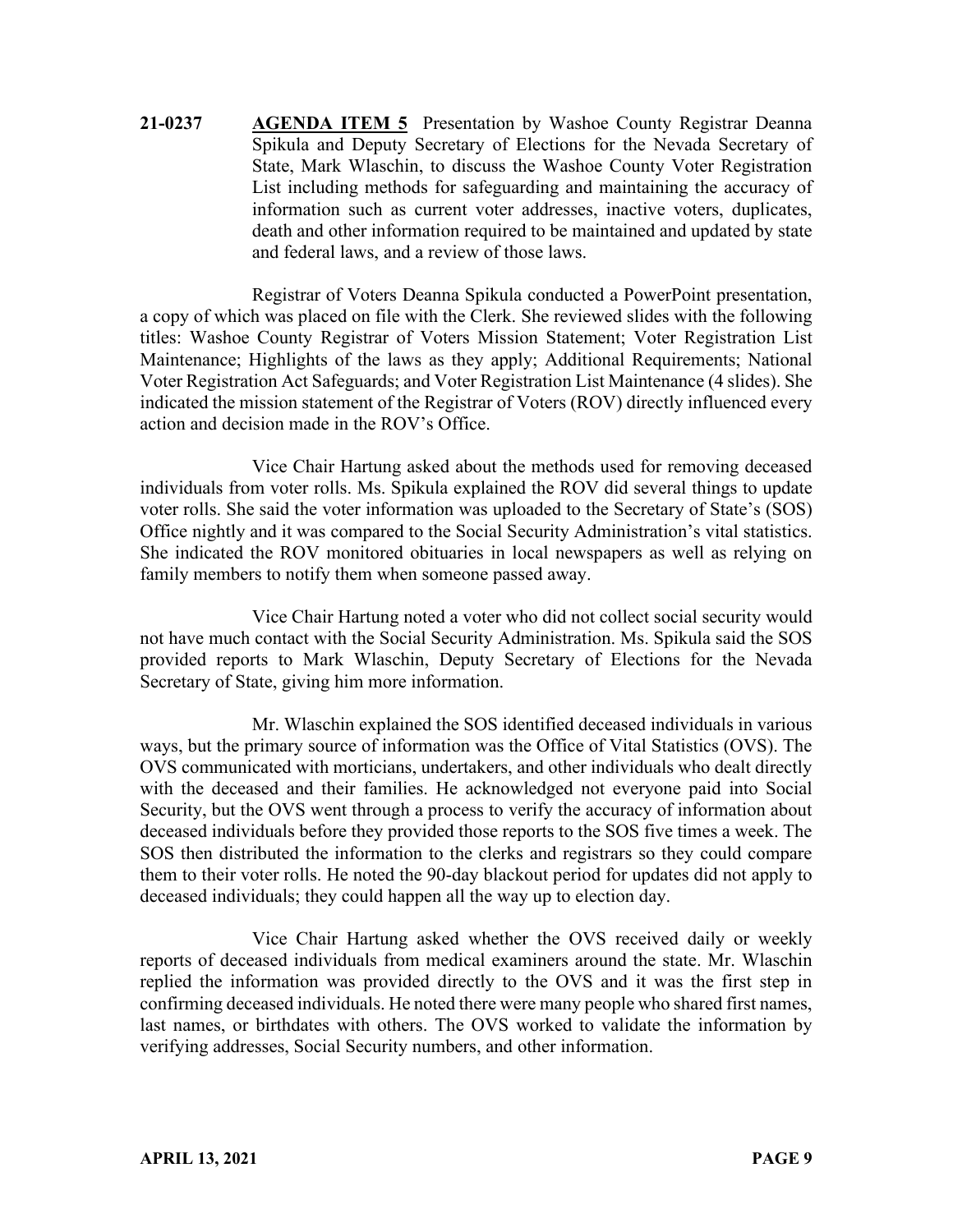Vice Chair Hartung asked about the process for dealing with individuals who passed away in neighboring states. Mr. Wlaschin replied the OVS had an interstate coordination process, but he did not know those details.

Ms. Spikula noted the United States Post Office could forward election correspondence and confirmation cards. All other election materials, including ballots, were not forwardable and were processed as undeliverable and returned to the ROV. Over 23,000 ballots were returned as undeliverable after the primary election. She said notices were sent out to all voters whose ballots were returned as undeliverable in the primary election. Voters who did not respond were inactivated and, as a result, only just over 12,000 ballots were returned as undeliverable for the general election. She reviewed some of the daily and periodic activities the ROV performed to maintain voter rolls. She said most of those activities had been part of the ongoing department processes and procedures for over a decade. During an election year, she stated, any routine program which would remove or inactivate voters needed to be completed 90 days prior to the election.

Ms. Spikula said the State of Nevada was one of the seven states that formed the Electronic Registration Information Center (ERIC), which had grown to 30 states and the District of Columbia. She mentioned reports from the National Change of Address program would be added to ERIC reports so the information would be received more often than just during election years.

Assistant Registrar of Voters Heather Carmen continued the presentation and reviewed the Voter Registration Application and Voter Registration List Maintenance slides. She said voter registration applications were received by the ROV from various sources, such as automatic voter registration through the Department of Motor Vehicles (DMV), by mail, or as online applications through the SOS. She stated street addresses were verified once the application was entered into the voter registration database. She noted individuals could not use business addresses to register and urged everyone to return voter notification cards if they were sent to the wrong address. Sample ballots were another way voter addresses were verified. Prior to sample ballots being mailed, the entire voter data file was cross-checked with the United States Postal Service, and any changes of address were reported to the ROV. She said voters whose absentee and mail-in ballots were returned undeliverable were inactivated and sent address confirmation cards.

Mr. Wlaschin stated he personally understood the challenges that service members faced. He stressed that he, the SOS, and the other members of the Elections Division took their devotion to the integrity of elections very seriously. He said voter list maintenance was one of the underappreciated cornerstones of the electoral process, and it was strictly guided by federal and state laws. In addition to the legal requirements, everyone involved in the process wanted to perform voter list maintenance because they recognized that everyone benefitted from clean voter rolls. He remarked considerable monetary savings was one benefit of clean voter rolls. As an example, an average of \$1.46 was spent on ballot paper, printing, and postage for each ballot during the 2020 general election. Clean voter rolls prevented wasting money by ensuring ballots were not sent out to people who had moved or passed away. He said the County had approximately 316,000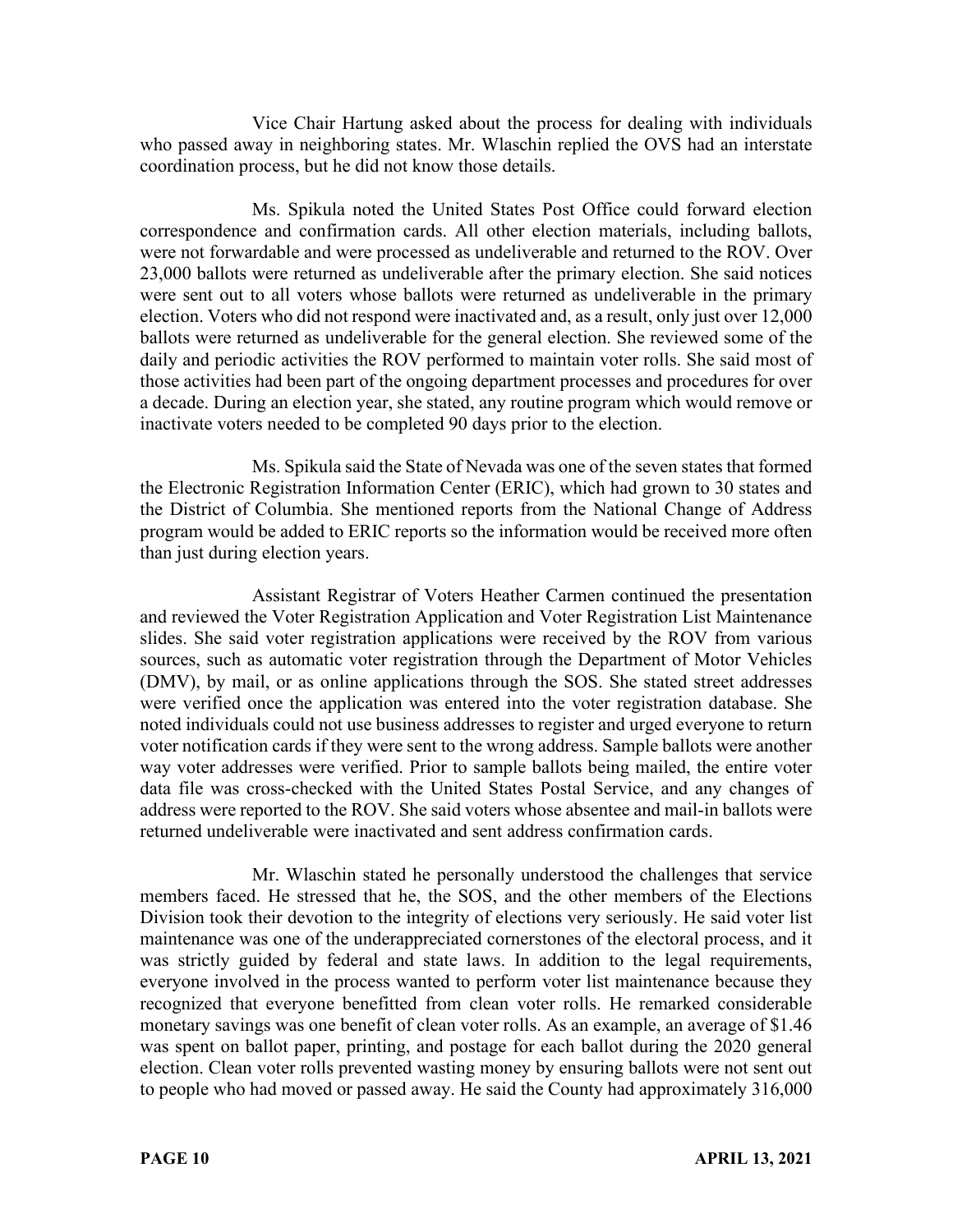active registered voters as of April 1, so sending out ballots to all voters would cost \$460,000. He said clean voter rolls also contributed to voter confidence and voter list maintenance was an ongoing daily, even during non-election years.

Mr. Wlaschin said only official election staff members were allowed to work on voter list maintenance because it required close examination of personally identifiable information; volunteers could not have unrestricted access, thus protecting the security of private voter information. He explained ERIC was a non-profit organization with the sole purpose of assisting states' efforts to improve the accuracy of their voter rolls and increase access to voter registration for all eligible citizens. He said ERIC worked by enabling secure coordination between states to identify voter registration discrepancies. A requirement of the program was that states must address the discrepancies identified by ERIC and provide reports explaining those actions.

Mr. Wlaschin asserted the concerns expressed by the public were heard and actions were taken to address those concerns. Some of the actions included re-examining list maintenance processes and procedures to identify areas of improvement, investigating election integrity violation reports which were the primary means for the public to report alleged violations, and conducting a detailed review of election regulations. He noted a review of Title 24 of the Nevada Administrative Code began in January 2021 and would continue through the summer; it would include workshops with the public. The intent was to establish updated regulations through close coordination with clerks, registrars, and the input of the public by November 2021 to provide clarity for election officials and the public during the 2022 election cycle. He stated the SOS had an excellent relationship with the County's elections team and would work with them to ensure the 2022 and 2024 election cycles were secure. He said there were numerous potential changes to the electoral processes which might come from the ongoing legislative session, and the SOS would work closely with the ROV to inform County constituents of any changes enacted through the Legislature.

Ms. Spikula thanked the citizens who offered to help the ROV with voter list maintenance. She stated ROV staff was highly trained, and the processes were already being performed on a daily, weekly, and monthly basis in compliance with the National Voter Registration Act. She said volunteers could help the ROV by becoming poll workers where they would have the opportunity to learn about the election process, equipment, and steps taken to ensure the security of voting in Washoe County. She thanked Mr. Wlaschin for taking the time to speak to the Board and sharing information about the SOS's role in assisting with voter roll maintenance.

Vice Chair Hartung said he logged onto the ROV website during the presentation to check his deceased father's voter registration status. He stated his father was no longer registered to vote even though an obituary was not published and the ROV had not been contacted to cancel his registration. He said the Social Security Administration had been contacted and informed of his father's passing.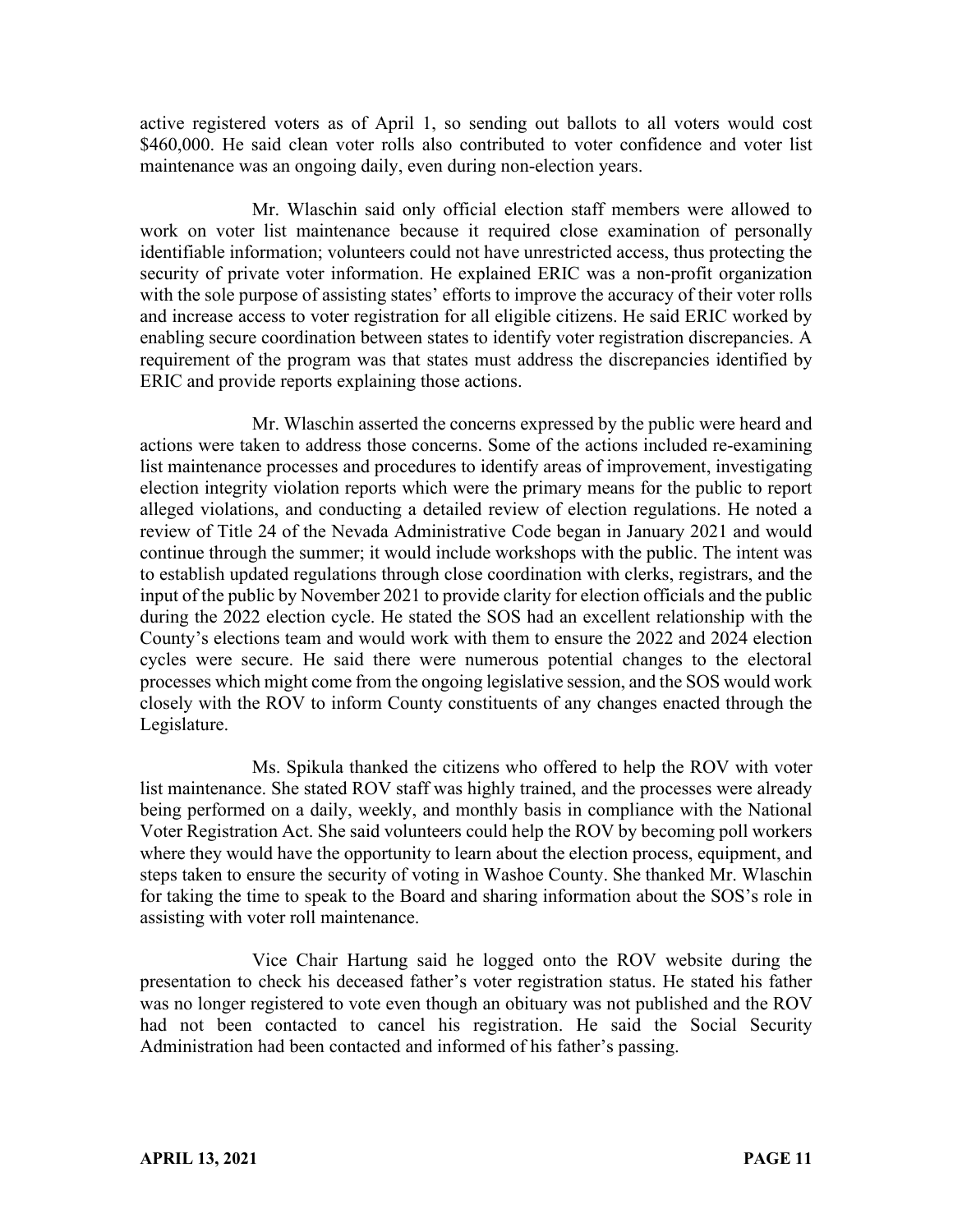Vice Chair Hartung noted he was aware of people who received two ballots and asked how those cases were resolved. Ms. Spikula replied the prior year's primary and general elections had been performed completely by mail due to COVID-19. She said the ROV systems were not developed to handle a completely mail-in election, especially with the addition of same-day registration and the extensions for updating registration information. She explained the system would automatically trigger the issuance of a ballot whenever any information was updated or changed. She noted the first ballot would be suspended when a second ballot was mailed out; there were never two active ballots for any individual.

Vice Chair Hartung asked whether individuals who mailed in two ballots were prosecuted. Ms. Spikula replied duplicate ballots were turned over to the SOS for investigation. Vice Chair Hartung noted he received mail for a person who lived in southern Nevada. The correspondence was part of an effort to file a fraudulent unemployment claim. He asked how the ROV responded to notices of ballots for people who did not live at an address. Ms. Spikula replied there were some automatic processes to handle voter registrations. She indicated a non-forwardable voter notification card was sent out when a voter registration was entered in the ROV system. The card should be returned as undeliverable if the person did not live at the given address. She said the ROV also had a residency discrepancy form on their website for people to report a voter registered to the wrong address. The ROV would then reach out to that voter to get corrected information. A voter's registration would be inactivated if the ROV was unable to get updated information. The voter would still be eligible to vote but would not receive a sample ballot unless they updated their information. A voter would be taken off the voter rolls if they remained inactive for two federal general elections.

Commissioner Jung asked whether there was a seamless interface that would automatically report to the SOS when a death certificate was issued. She felt the process should be seamless, which she thought could be easy accomplished through a logarithm. Ms. Spikula replied the ROV needed to verify any information obtained from an obituary. She said at least two or three points of confirmation needed to be verified before voters could be removed from the rolls. Mr. Wlaschin said there was no seamless mechanism by which a death certificate was populated and forwarded into the system. Part of the reason for that was because some information might not be readily available when an individual passed away. He indicated it could take weeks or months to obtain the information needed to verify an individual's identity. He said the SOS contacted the OVS in November 2020 and requested every digital record they had for the past 13 years, which was as far back as the digital records went. The SOS planned to reconfirm every death over the past 13 years to ensure every deceased individual was inactivated from the voter rolls.

Commissioner Jung acknowledged death certificates were not a great solution because they could take time to obtain. She noted the SOS was elected by citizens to enforce Nevada Revised Statutes (NRS) statewide. The ROV and the Board of County Commissioners followed the direction of the SOS in accordance with the NRS. She suggested citizens work to change NRS laws they did not like by running for office, filing court injunctions, or voting against people who ran for office. She thanked Mr. Wlaschin,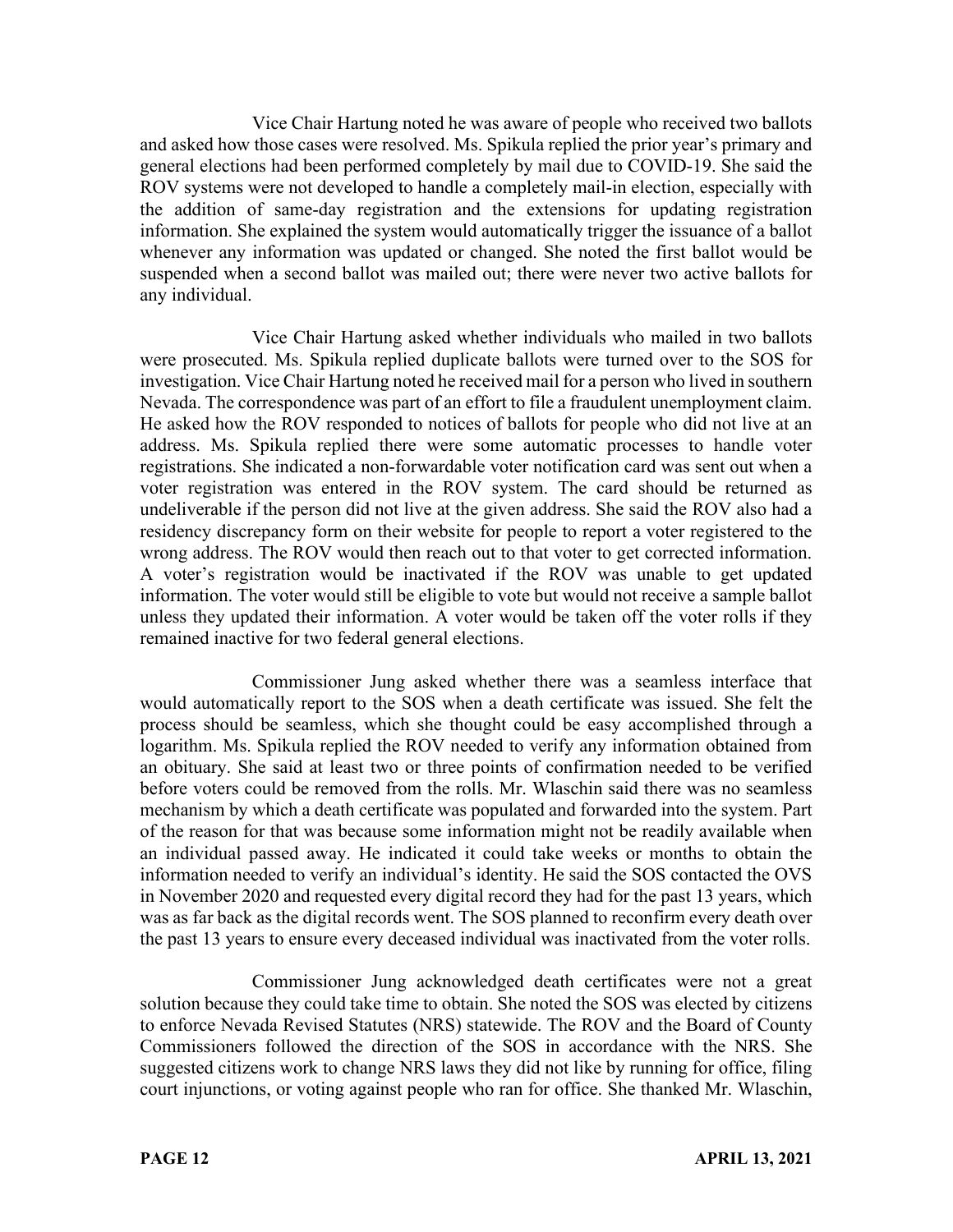Ms. Spikula, Chair Lucey, Vice Chair Hartung, County Manager Eric Brown, and the County's legal team for providing the information for this agenda item. She encouraged people to speak to their legislators who could change NRS and Governor Steve Sisolak. She said Mr. Brown, Chair Lucey, Vice Chair Hartung, and the other Commissioners had fielded thousands of phone calls on this issue. She respected everyone's efforts in supporting democracy, stating she believed the playing field had to be kept fair.

Commissioner Hill thanked the ROV and SOS staff for the presentation which showed how well they managed things so people were not taken off of voter rolls unnecessarily. She thought the ROV did a great job, noting this presentation was part of Mr. Brown's efforts to inform the citizenry about what each County department did. She said she had discussions with Mr. Brown about providing classes for citizens to explain what County departments did and provide information about volunteer opportunities.

Vice Chair Hartung expressed a dislike of same-day voter registration. He asked how the ROV verified identity, eligibility to vote in Washoe County, and voters' registration statuses in other states. Ms. Spikula replied same-day voter registration required a Nevada driver's license or identification card. If the identification did not have the voter's current residential address, a secondary proof of residency was required. She said poll workers had access to electronic poll books and they would input the voter's information, which would send a query to the voter database. The query would confirm whether the individual was an active voter and would confirm the residential address. She noted voters who wanted to update their information as part of their same-day registration would also need to provide a Nevada driver's license or identification card. The poll worker would enter the new information and the verification process would occur. She said the voter would sign an affirmation after verification to complete the registration process and sign the roster. She mentioned the County used paper rosters instead of electronic ones, providing greater image quality and a better paper trail.

Vice Chair Hartung asked for a response to a public commenter's allegation that non-citizens could get a Nevada driver's license and not be eligible to vote. Ms. Spikula responded people could get a driver's authorization card and work and live in the country indefinitely without becoming a citizen. She said it was each individual's responsibility to ensure they did not sign the affirmation if they were ineligible to vote. She stated there was no centralized database to confirm citizenship. The ROV relied on the voter to provide factual information and not commit a crime by voting if they were ineligible. Falsifying a voter registration application was a crime. A voter registration application could be sent to the District Attorney or the Attorney General for review. She stated falsifying a voter registration could affect a citizenship application. She mentioned that a non-citizen voter registration should not get through the DMV automatically, but it could happen. The voter could then contact the ROV to indicate they had not intended to register and the ROV would act accordingly.

Mr. Wlaschin confirmed there was no current statute to authorize the SOS to request or pursue any sort of citizenship test to screen out automatic voter registrations. He encouraged anyone with knowledge of an elections process abuse to report it to the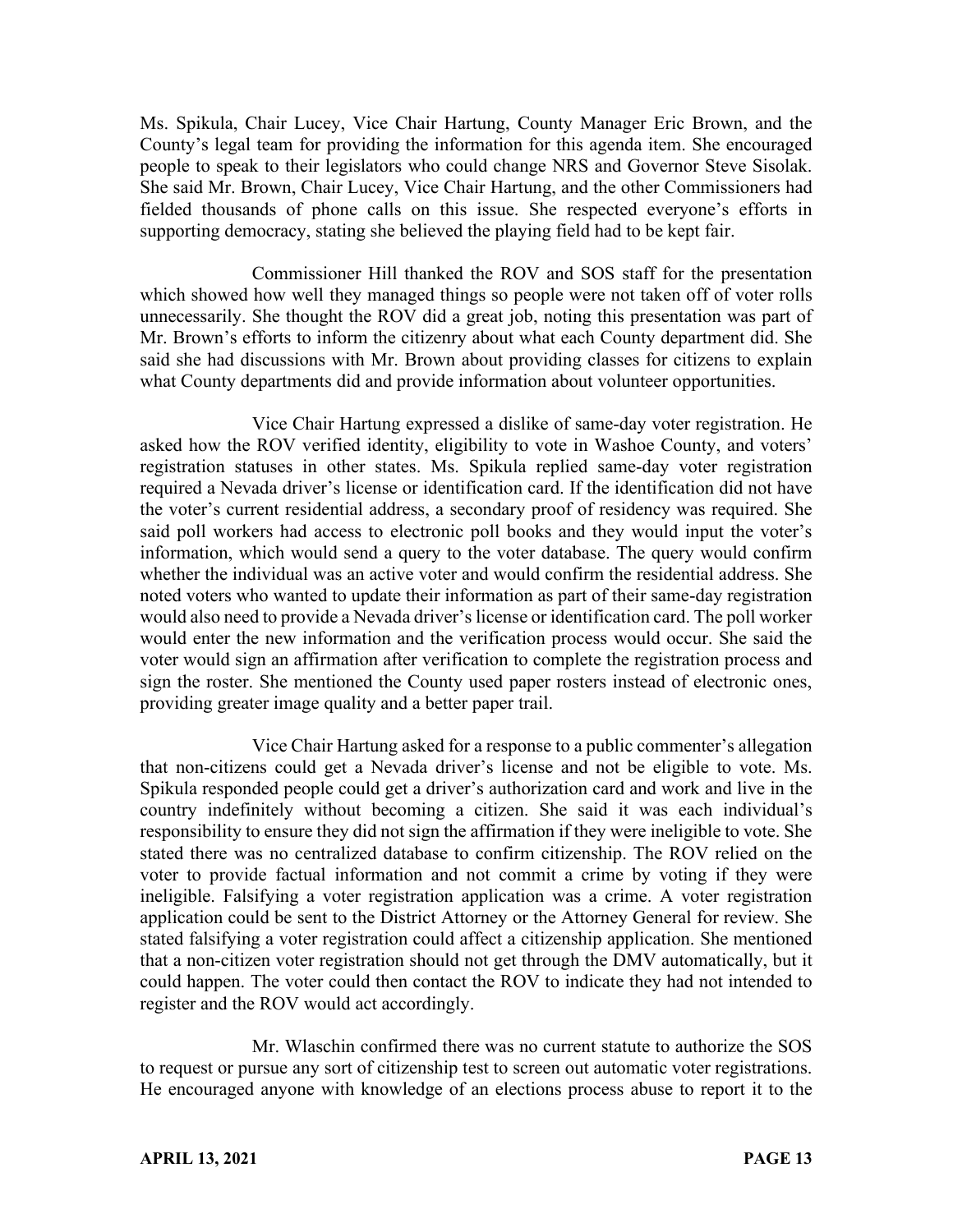SOS using the election integrity violation report to be investigated. He acknowledged it was an ongoing challenge.

Vice Chair Hartung suggested the DMV should potentially include a person's citizenship status on their driver's license. He wondered whether there was a test for citizens to verify information they were unsure of, or something the County could act on to provide a greater feeling of confidence in the voting system.

Chair Lucey agreed there were challenges with same-day registration and the new numerous options for voting. He asked for confirmation that same-day registration was only for in-person voting and voters needed to validate their address with a state identification card. Ms. Spikula said that was correct. Same-day registration required the voter to cast their vote at the time of registration and they were not eligible to receive an absentee ballot.

Chair Lucey knew there had been challenges during the prior cycle because the time between the end of the registration period and when the ballots needed to go out so voters could return their mail-in ballots was very short. He asked whether the only assurance the ROV had for mail-in ballots was the voter's signature at the bottom of the ballot. Ms. Spikula said yes, signature verification was used to verify eligibility for both in-person voting and mail-in ballots. Ms. Carmen mentioned Nevada was a bottom-up state, not a top-down state like most others. As extra security, voters who participated in same-day registration were issued a provisional ballot. Provisional ballots were not cast until those registrations were vetted by cross-checking the voter's eligibility and ensuring they had not already voted somewhere else.

Commissioner Herman mentioned she heard feedback from poll workers that poll location hours during early voting were so long that workers were exhausted by election day. She inquired whether the ROV could shorten those hours or establish shifts. Ms. Spikula said yes, the ROV had been expanding voting hours and opportunities because early voting had become so popular and the population had grown significantly. She noted 14 poll days were required by law but the ROV had some discretion. There were minimum standards in most areas, but Clark and Washoe Counties needed to have longer hours. She said early voting was no different. Hours could be changed, but she wanted to offer as many opportunities as possible for individuals to vote; expanding early voting hours was an excellent option. She acknowledged this was an issue and ROV staff was concerned about the long hours for both workers and volunteers. She said they had offered split shifts during the day and the option for two people to work alternating weeks. She noted having those options created other issues because the ROV had to manage and train twice as many poll workers. She said the volunteers were very dedicated and the County needed poll workers, so the ROV was willing to explore ideas to improve the experience and provide a better working environment.

Commissioner Herman asked about the computer programs used by the ROV during the prior election. Ms. Spikula said there were two critical election systems. The first was the voter registration database called Data Information Management Systems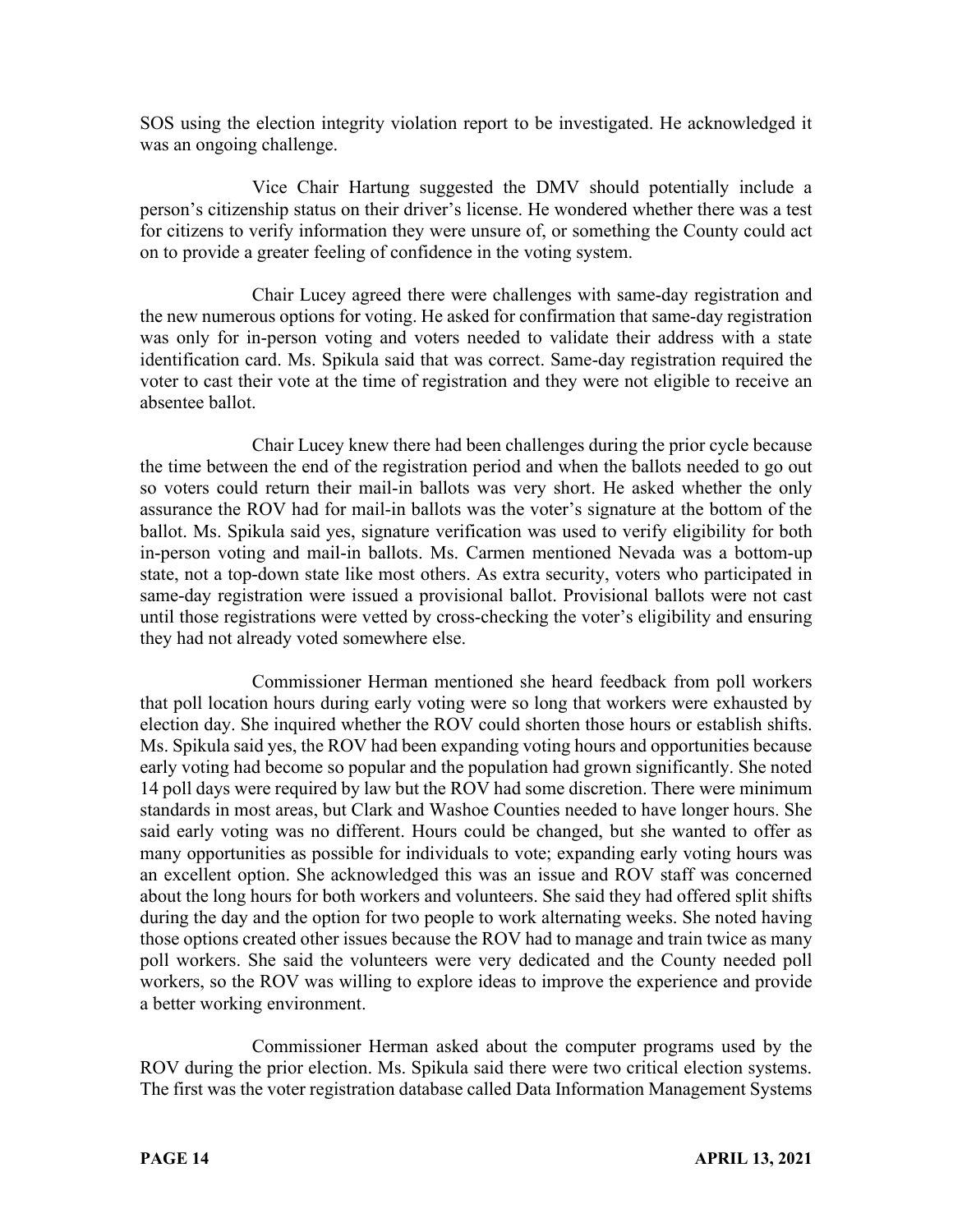(DIMS), which was the oldest in the state, having existed since around 1991. She stated DIMS had been updated several times with the largest overhaul taking place in 2012 when online voter registration began. The second was the election equipment which was provided by Dominion Voting Systems. She said new election equipment was purchased throughout the State in 2004 through the Help America Vote Act. The equipment was purchased through Sequoia, which was later bought out by Dominion Voting Systems. The equipment was upgraded in 2017 to the ICX voting tablet currently in use. She mentioned electronic poll books were an internal build used by the ROV.

Chair Lucey thanked Ms. Spikula, Ms. Carmen, and Mr. Wlaschin for the presentation and for providing transparency. He said a safe and public election was everyone's aim.

Vice Chair Hartung asked whether any of the voting machines were connected to the internet so information could be sent into the system, to which Ms. Spikula replied no. The machines, including the tally system, were isolated and not connected to any internet connection. She elaborated voting tablets were standalone units not connected to any internet source or each other.

There was no public comment or action taken on this item.

# **CONSENT AGENDA ITEMS** – 7**A1 THROUGH 7F2**

- **21-0238 7A1** Recommendation to approve a Lease Agreement between Washoe County and The Great Basin Institute to provide in-kind services [in the approximate amount of \$28,400] to the Community Services Department as consideration for lease fees for use of the resident housing at Galena Creek Regional Park and allow for a 36 month term commencing April 13, 2021 through April 12, 2024. Community Services. (Commission District 1.)
- **21-0239 7A2** Recommendation to adopt a Resolution of Intent (R21-006) to execute an amended easement agreement and amended easement deed between Washoe County and the Truckee Meadows Water Authority to change an existing access and water facilities easement from  $\pm 11,802$  square feet to  $\pm 20,425$  square feet, and to amend the terms of a temporary easement totaling  $\pm 23.588$  square feet to allow for the construction, installation and maintenance of a temporary below-ground waterline on APN 534-521-01, part of Sugarloaf Peak Open Space [at the additional appraised value of \$1,485.00]; and if adopted, set a public hearing on the matter for April 27, 2021. Community Services. (Commission District 4.)
- **21-0240 7A3** Recommendation to approve Resolution R20-087 calling a public hearing (to be set for May 11, 2021) on the amendment of the boundaries of District No. 24 (Groundwater Remediation/Central Truckee Meadows Remediation District) in Washoe County, Nevada; providing for a notice of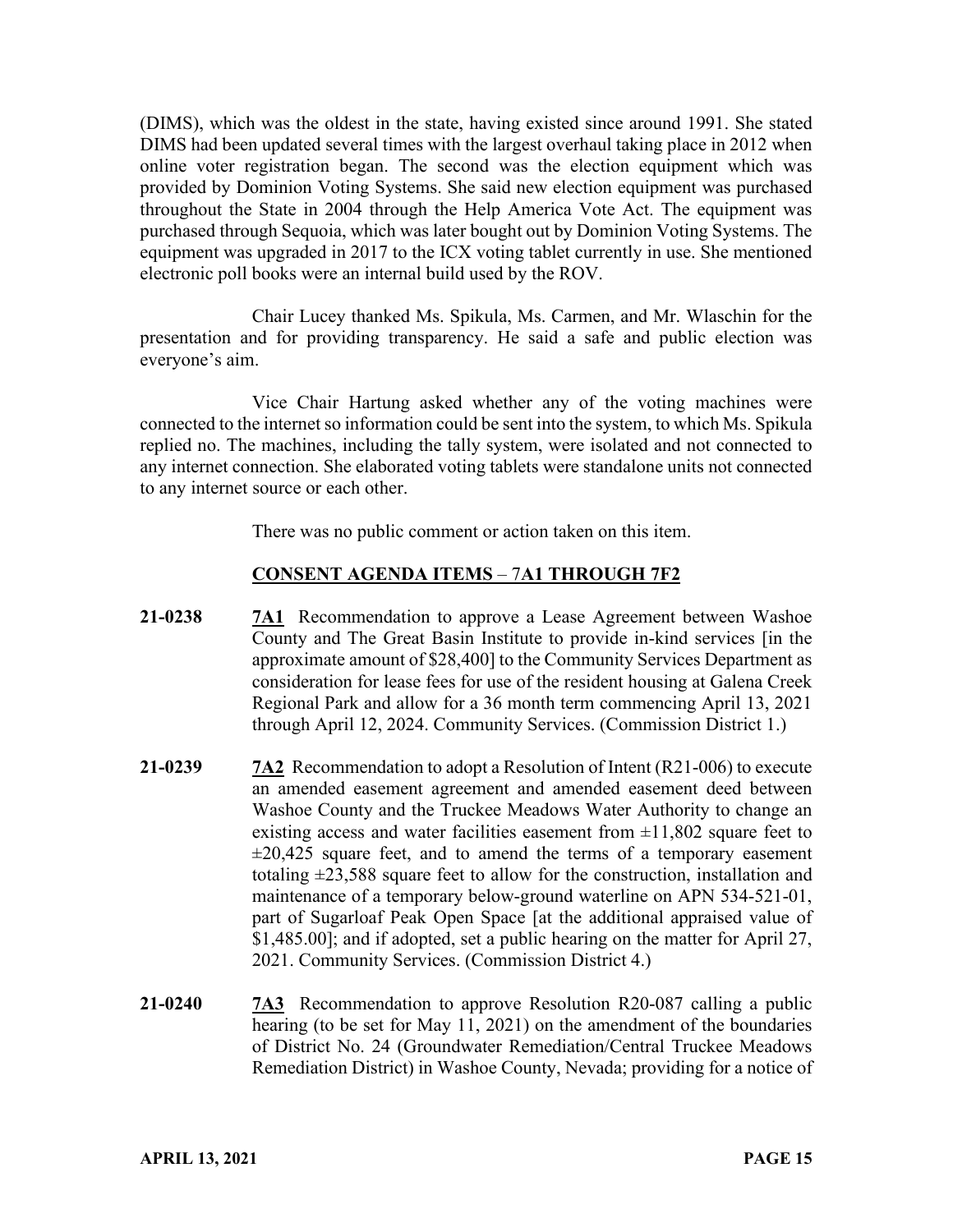hearing and for other matters properly related thereto. Community Services. (All Commission Districts.)

- **21-0241 7B** Discussion and possible approval of a settlement of claim number 2021030 involving Washoe County and Nichole Lyons for an amount of [\$29,000] for a bodily injury claim. Comptroller. (All Commission Districts.)
- **21-0242 7C1** Recommendation to approve budget amendments totaling an increase of [\$78,787.00] in both revenue and expense to the FY21 Immunizations Supplemental COVID Subaward retroactive to October 1, 2020 through June 30, 2022 and direct the Comptroller's office to make the appropriate budget amendments. Health District. (All Commission Districts.)
- **21-0243 7C2** Recommendation to retroactively approve the purchases of beverages in the approximate amount of [\$15,000] for the staff working the COVID-19 Point of Screening and Testing (POST) and the COVID-19 Vaccination Point of Dispensing (POD) and direct the Comptroller to make the net-zero budget adjustments. Health District. (All Commission Districts.)
- **21-0244 7C3** Recommendation to approve budget amendments totaling an increase of [\$90,321.00] in both revenue and expense to the FY21 Assistant Secretary for Preparedness and Response (ASPR) Carry Forward Grant Program retroactive to July 1, 2020 through June 30, 2021 and direct the Comptroller's office to make the appropriate budget amendments. Health District. (All Commission Districts.)
- **21-0245 7D1** Recommendation to accept a sub-grant award from the State of Nevada, Division of Child and Family Services (DCFS) in the amount of [\$72,963; no county match] in Federal Adoption Incentive funds retroactive from October 1, 2020 through September 30, 2021, to support foster care and adoption recruitment and training efforts; Authorize the Director of Human Services Agency to execute retroactively the sub-grant award and direct the Comptroller's Office to make the necessary budget amendments. Human Services Agency. (All Commission Districts.)
- **21-0246 7D2** Recommendation to accept a subgrant from the United Way of Northern Nevada and the Sierra's Emergency Food and Shelter Program Phase 38 in the amount of [\$37,249; no match requirement]; retroactive from January 1, 2020 through August 31, 2021 for emergency shelter assistance; authorize the Director of the Human Services Agency to execute retroactively the subgrant and related documents; and direct the Comptroller's Office to make necessary budget amendments. Human Services Agency. (All Commission Districts.)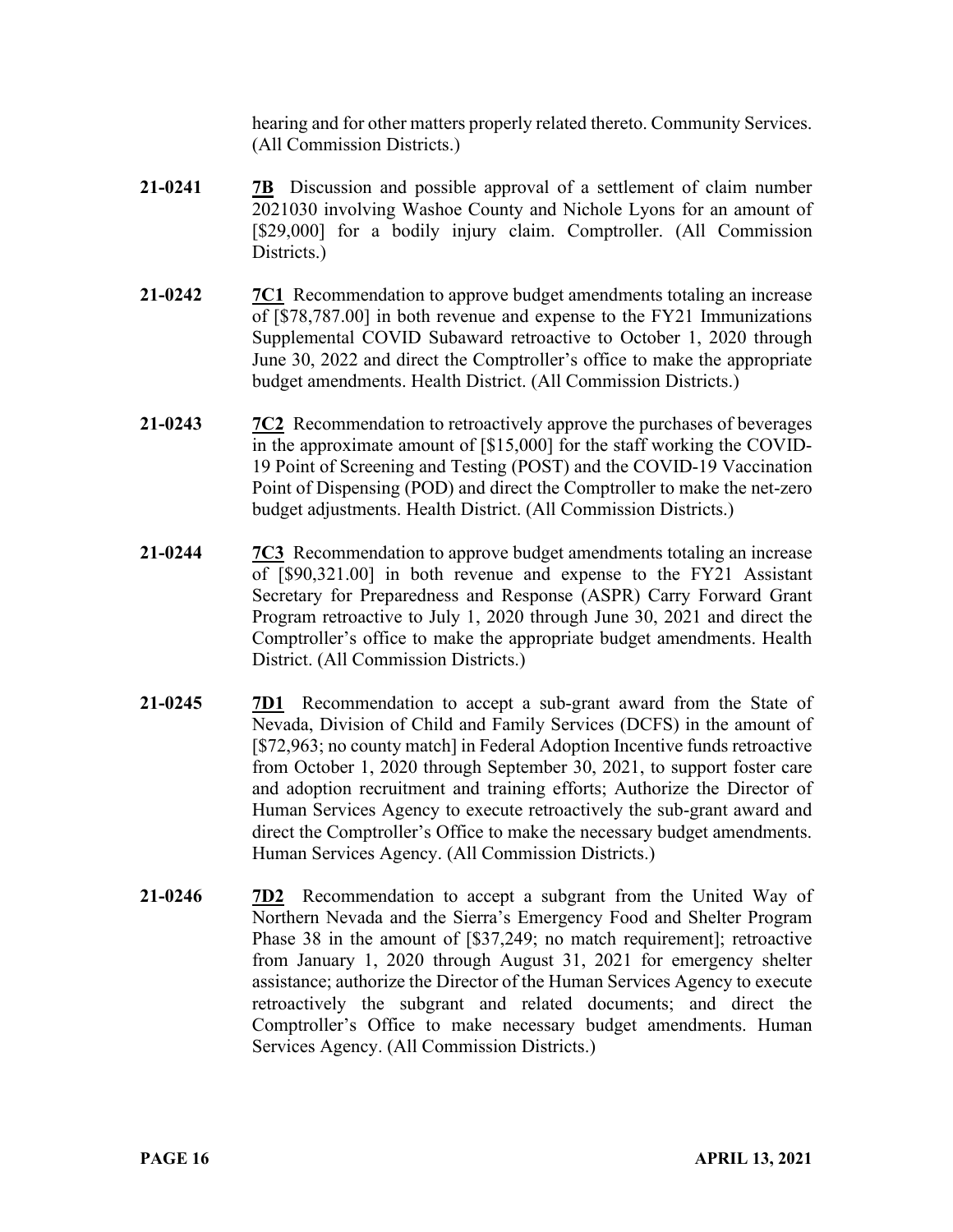- **21-0247 7E** Recommendation to approve the reclassification of a Court Clerk I position, pay grade J130, to a Deputy Clerk III position, pay grade J120; and authorize Human Resources to make the necessary changes. [Net fiscal impact is estimated at \$9,678 in savings]. Reno Justice Court. (All Commission Districts.)
- **21-0248 7F1** Recommendation to accept a private grant of [\$1,000.00] from Joan Bates Sims Charitable Fund at the Community Foundation of Western Nevada to be used for protective equipment for deputies, and if approved, authorize Comptroller's Office to make appropriate budget amendments. Sheriff. (All Commission Districts.)
- **21-0249 7F2** Recommendation to accept the 2021 Opioid Narcotics Treatment Program Amendment #1 supplemental funding [amount not to exceed \$138,044.93, no County match required] as administered through the University Of Nevada, Reno to be used for the creation of an Opioid Treatment Program within the Washoe County Regional Detention Facility, for the retroactive grant period of September 30, 2020 - September 29, 2021, and if approved, authorize Sheriff Balaam to execute grant award documentation, and direct the Comptroller's Office to make the necessary budget amendments. Sheriff. (All Commission Districts.)

There was no response to the call for public comment on the Consent Agenda Items listed above.

On motion by Vice Chair Hartung, seconded by Commissioner Herman, which motion duly carried on a 5-0 vote, it was ordered that Consent Agenda Items 7A1 through 7F2 be approved. Any and all Resolutions pertinent to Consent Agenda Items 7A1 through 7F2 are attached hereto and made a part of the minutes thereof.

# **BLOCK VOTE – 8, 12, 13, 14, 15, 16, 17**

**21-0250 AGENDA ITEM 8** Recommendation to approve a cash disbursement from the Washoe County Sanitary Sewer Utility Fund 566 (Utility) to the Truckee Meadows Water Authority (TMWA), in the amount of \$150,000, to reimburse TMWA for the Utility's proportional share of the Bedell Flat Artificial Groundwater Recharge and Recovery Investigation study and engineering assessment. Community Services. (Commission District 5.)

There was no response to the call for public comment.

On motion by Vice Chair Hartung, seconded by Commissioner Herman, which motion duly carried on a 5-0 vote, it was ordered that Agenda Item 8 be approved.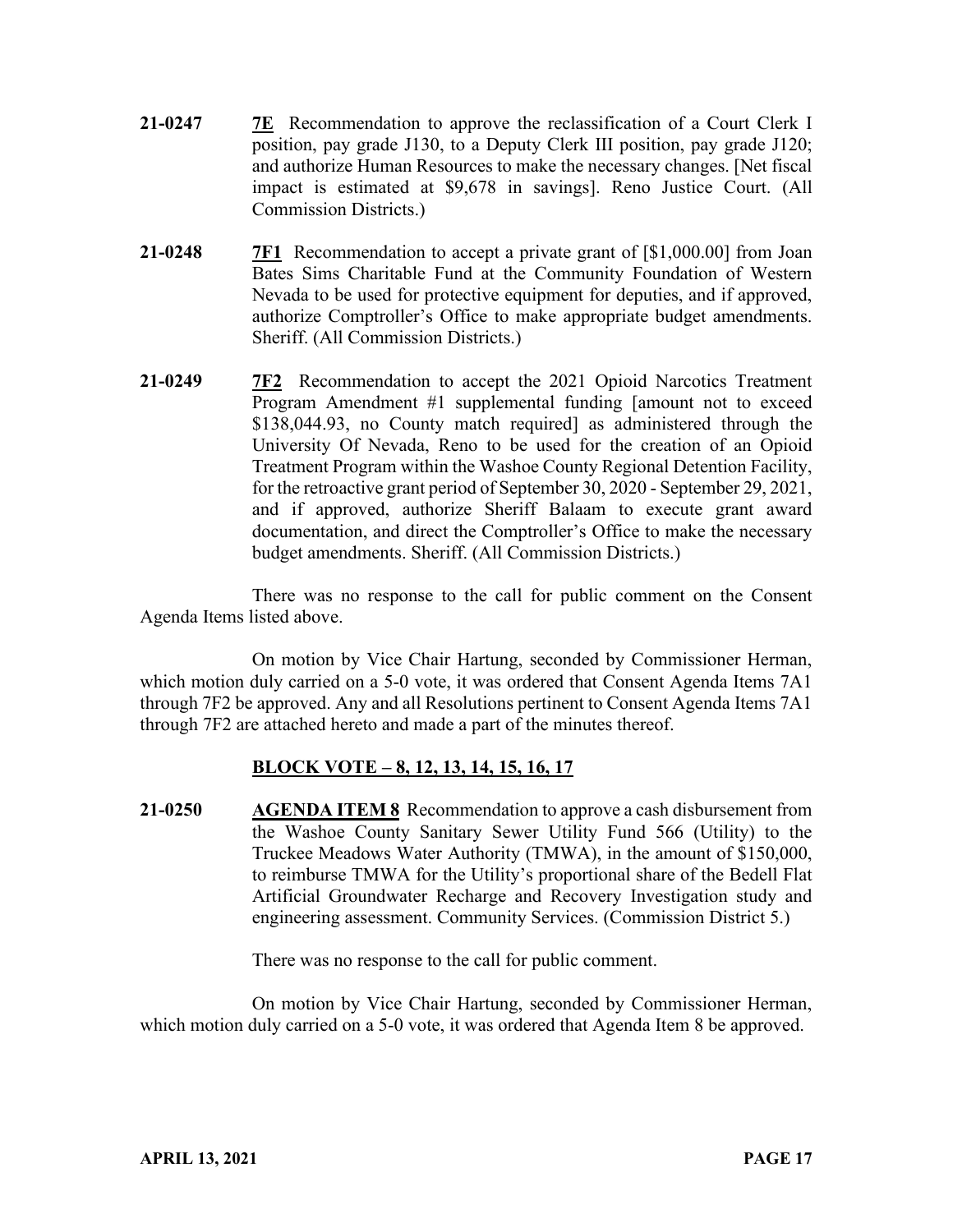**21-0251 AGENDA ITEM 12** Recommend to approve Intrastate Interlocal Contract between the State of Nevada acting by and through the Nevada Department of Health and Human Services, Division of Welfare and Supportive Services and Washoe County through the District Attorney, Child Support Division for the period of July 1, 2021 to June 30, 2025, in the amount of up to \$12,672,336 [\$3,074,902 for FY2022, \$3,136,202 for FY2023, \$3,198,728 for FY2024, and \$3,262,504 for FY2025] for the purpose of providing child support establishment and enforcement services in Washoe County on cases that do not involve state administered public assistance to one of the parents; furthermore request the Chair, Clerk, and District Attorney sign on behalf of the County. District Attorney. (All Commission Districts.)

There was no response to the call for public comment.

On motion by Vice Chair Hartung, seconded by Commissioner Herman, which motion duly carried on a 5-0 vote, it was ordered that Agenda Item 12 be approved and requested. The Interlocal Contract for same is attached hereto and made a part of the minutes thereof.

**21-0252 AGENDA ITEM 13** Recommendation to retroactively approve temporary staffing from Talent Framework in the approximate amount of [\$400,000] to support the COVID-19 response efforts and the COVID-19 vaccination events. Health District. (All Commission Districts.)

There was no response to the call for public comment.

On motion by Vice Chair Hartung, seconded by Commissioner Herman, which motion duly carried on a 5-0 vote, it was ordered that Agenda Item 13 be approved.

**21-0253 AGENDA ITEM 14** Recommendation to accept a Temporary Assistance to Needy Families (TANF) Emergency Assistance Program Subaward from the State of Nevada, Department of Health and Human Services, Division of Welfare and Supportive Services in the amount of [\$1,587,817; no county match] for Washoe County Child Welfare Services retroactive for the period of April 1, 2021 through March 31, 2022; authorize the Director of the Human Services Agency to execute retroactively the subgrant award documents; and direct the Comptroller's office to make the necessary budget amendments. Human Services Agency. (All Commission Districts.)

There was no response to the call for public comment.

On motion by Vice Chair Hartung, seconded by Commissioner Herman, which motion duly carried on a 5-0 vote, it was ordered that Agenda Item 14 be accepted, authorized, and directed.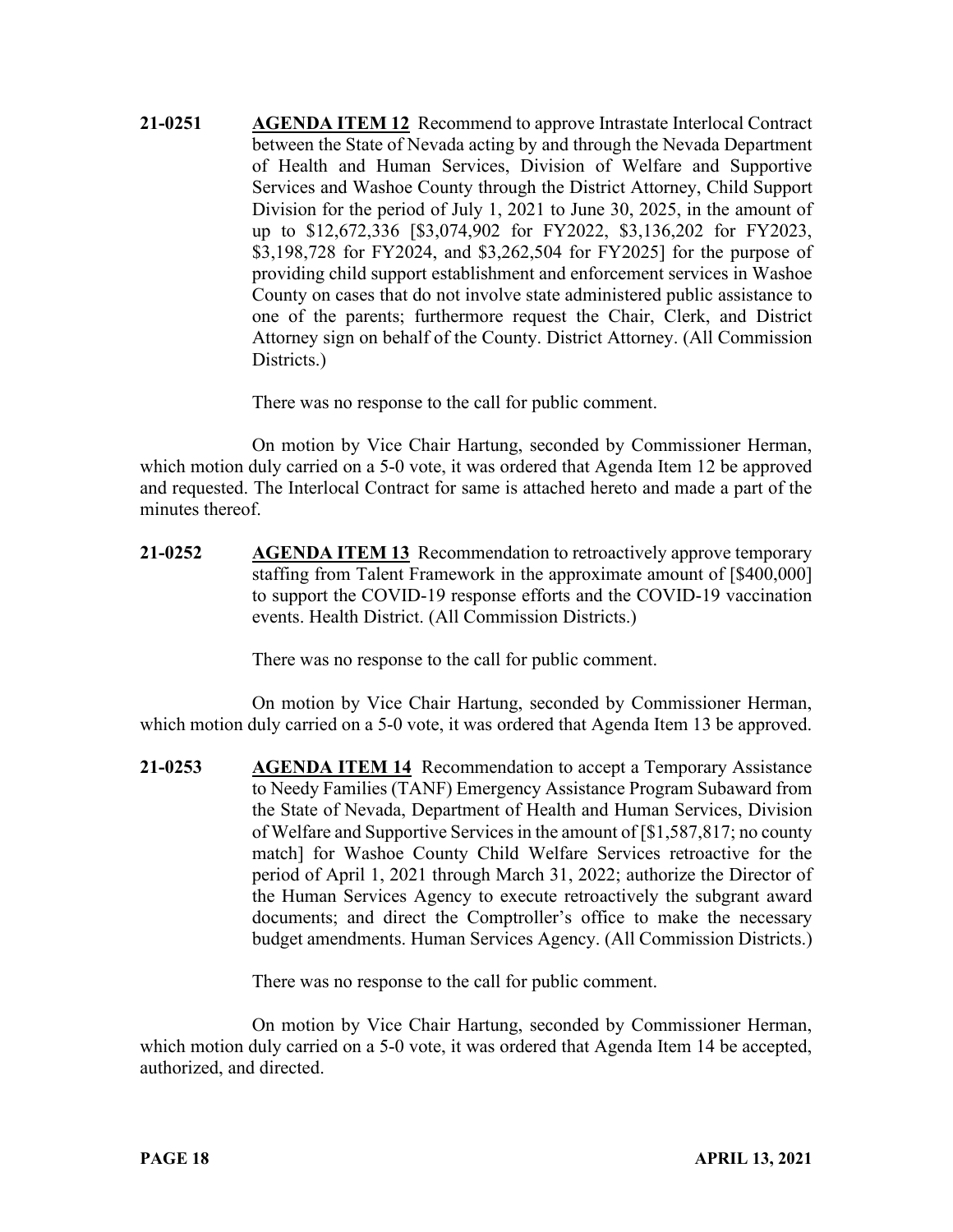**21-0254 AGENDA ITEM 15** Recommendation to retroactively accept a grant from Truckee Meadows Water Authority in the amount of [\$200,000, no county match] for a period retroactive from March 10, 2021, until fully expended; approve the use of General Fund Contingency in the amount of [\$250,000] for unbudgeted expenditures for Fiscal Year 2021 and if approved, direct the Comptroller's Office to make the necessary budget appropriation transfers and budget amendments and authorize Human Resources to create 1.0 FTE Homeless Services Program Specialist position, as evaluated by the approved Washoe County job evaluation process, to oversee the Safe Camp program. Items support the development of a safe camping location to improve water quality along the Truckee River and expand capacity for those experiencing homelessness. Manager's Office. (All Commission Districts.)

There was no response to the call for public comment.

On motion by Vice Chair Hartung, seconded by Commissioner Herman, which motion duly carried on a 5-0 vote, it was ordered that Agenda Item 15 be accepted, approved, and directed.

**21-0255 AGENDA ITEM 16** Recommendation to accept the Washoe County Sheriff's Office Public and Visiting Remodel award from the United States Department of Justice through the State of Nevada Department of Public Safety, Office of Criminal Justice Administration [amount not to exceed \$1,568,266.00, no match required] to be used to pay for a remodel of public access area and inmate visiting at the Sheriff's office expenses for the retroactive grant period of March 1, 2021 - January 19, 2022, and if approved authorize Sheriff Balaam to execute grant award documents; direct Comptroller's Office to make the necessary budget amendments and appropriation transfers. Sheriff. (All Commission Districts.)

There was no response to the call for public comment.

On motion by Vice Chair Hartung, seconded by Commissioner Herman, which motion duly carried on a 5-0 vote, it was ordered that Agenda Item 16 be accepted, authorized, and directed.

**21-0256 AGENDA ITEM 17** Recommendation to approve FY 2020-2021 sole source purchases of core and edge routers from ConvergeOne; and approve expenditures that will aggregate to exceed [\$100,000] but not exceed [\$366,532.20]. Technology Services. (All Commission Districts.)

There was no response to the call for public comment.

On motion by Vice Chair Hartung, seconded by Commissioner Herman, which motion duly carried on a 5-0 vote, it was ordered that Agenda Item 17 be approved.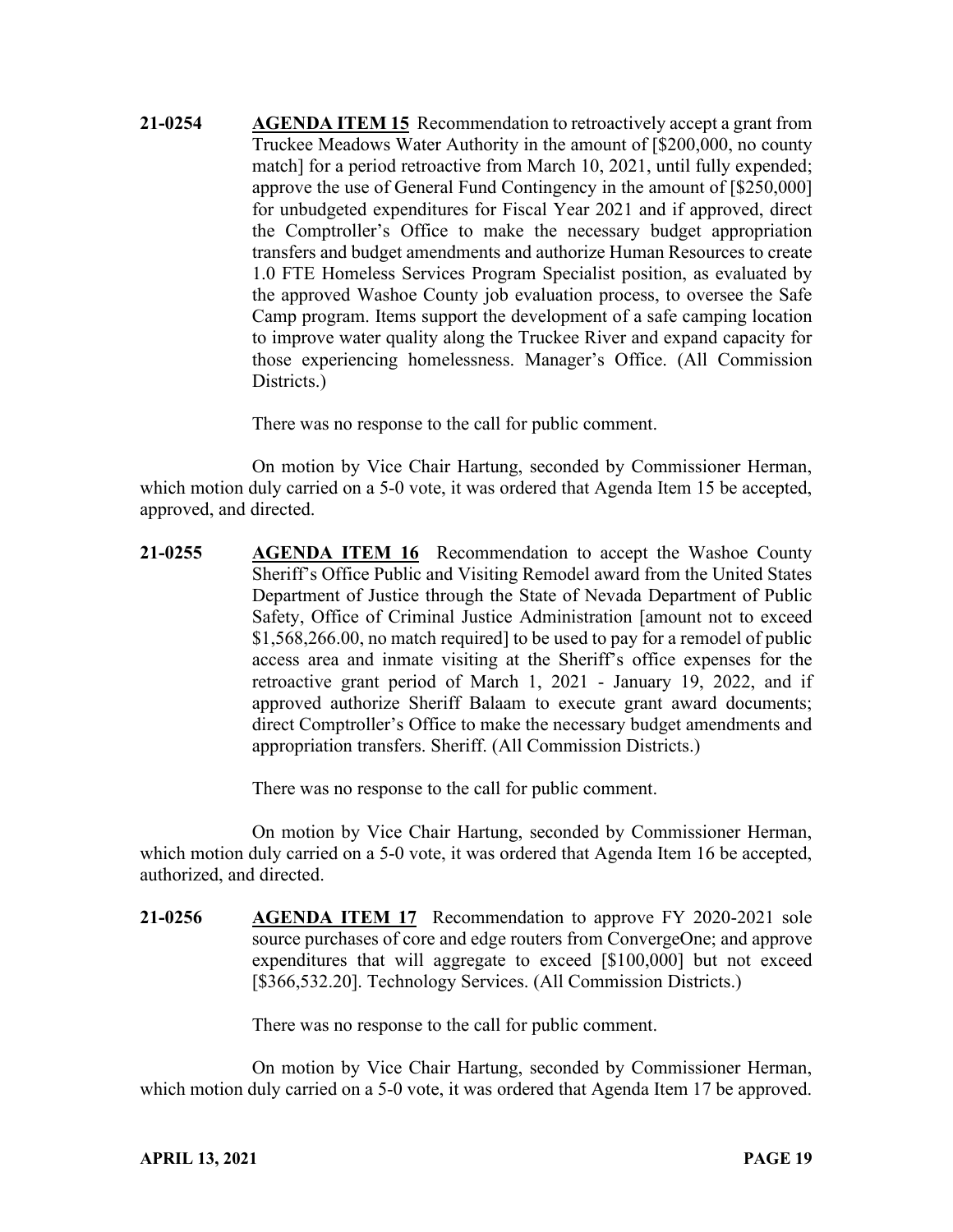**21-0257 AGENDA ITEM 9** Recommendation to approve Amendment No. 1 to Golf Management License and Services - Wildcreek Golf Course between Washoe County and MAZZ Golf Management to: 1) Amend the term and license fee effective June 23, 2020 through December 31, 2021, retroactive to November 15, 2020, and to amend the payment terms from MAZZ Golf Management to Washoe County from 50% of gross profits earned to 50% of net profits earned; and 2) Amend the services and facilities to be provided by County by ending the provision of one part-time temporary irrigation specialist to assist with irrigation and ground maintenance effective November 15, 2020. Community Services. (Commission District 3.)

There was no response to the call for public comment.

On motion by Commissioner Jung, seconded by Vice Chair Hartung, which motion duly carried on a 5-0 vote, it was ordered that Agenda Item 9 be approved.

**21-0258 AGENDA ITEM 10** Recommendation to direct staff, with assistance from the District Attorney's Office, to begin stage two of the unsolicited-proposal policy by completing all necessary documents including leases and a term sheet for the proposal from MAZZ Golf Management for the continuation of golf operations at Wildcreek Golf Course; and if approved, return to a future meeting of the Board of County Commissioners for consideration and possible approval any resultant agreements. Community Services. (Commission District 3.)

There was no response to the call for public comment.

On motion by Commissioner Jung, seconded by Vice Chair Hartung, which motion duly carried on a 5-0 vote, it was ordered that Agenda Item 10 be directed.

**21-0259 AGENDA ITEM 11** Recommendation to approve the "Golf Management License and Services for Washoe Golf Course" contract between Washoe County and Bell-Men Golf, Inc. for an initial term ending on December 31, 2025, and two 5-year extensions, for operation and maintenance of the Washoe Golf Course. The contract makes changes to the current agreement and, in sum, requires Bell-Men to operate and manage the course including food and beverage concessions; to make semi-annual lump sum payments to the County of \$25,000 (totaling \$50,000 per year); requires Bell-Men to collect certain capital improvement project ("CIP") fees on behalf of the County; changes the funding for the capital fund from \$2 per round of golf to four lump sum payments in the amount of \$25,000 each to be deposited made quarterly by Bell-Men which payments will be used for major capital improvements, equipment, refurbishments and enhancements for the Golf Course; to prepare a 5-year capital improvement program and budget to be reviewed and approved by the County annually; increases Bell-Men's maintenance and repair responsibilities; allows the parties to negotiate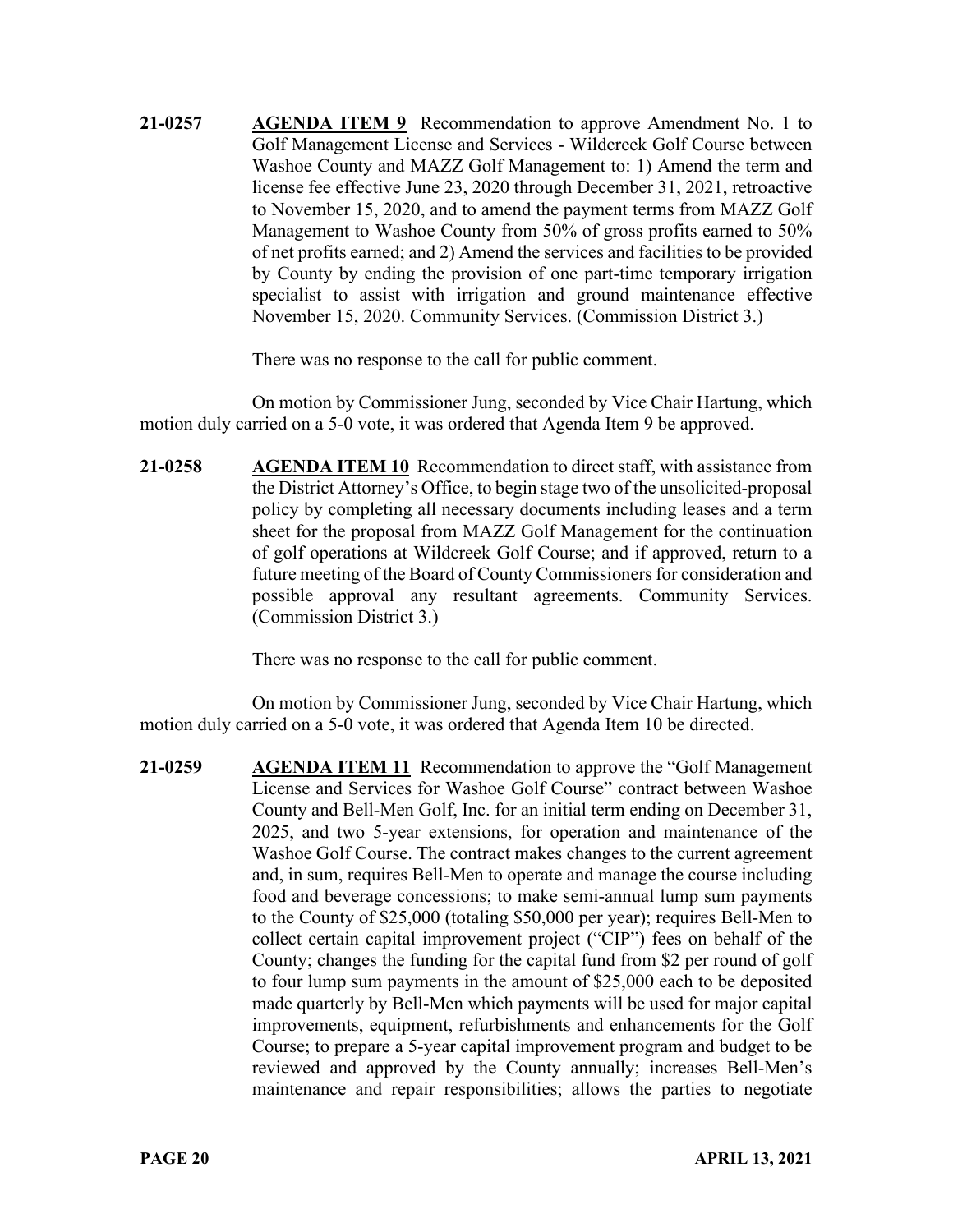changes to the agreement at the beginning of the 4th year of the initial term and the 4th year of any extended terms to address significant changes to the economy, water supply, contractor performance or other related circumstances; and other terms as described therein. Community Services. (Commission District 1.)

Commissioner Hill thanked the Bell-Men group for working with the County to find some mutually agreeable contract changes. She looked forward to working with them to enhance the Washoe Golf Course and commended Vice Chair Hartung for helping with the contract negotiations.

There was no response to the call for public comment.

On motion by Commissioner Hill, seconded by Commissioner Jung, which motion duly carried on a 5-0 vote, it was ordered that Agenda Item 11 be approved.

**21-0260 AGENDA ITEM 18** Discussion and direction to staff regarding legislation or legislative issues proposed by legislators, by Washoe County, Truckee Meadows Fire Protection District, or by other entities permitted by the Nevada State Legislature to submit bill draft requests, or such legislative issues as may be deemed by the Chair or the Board to be of critical significance to Washoe County. Manager's Office. (All Commission Districts.)

County Manager Eric Brown noted the Legislative report had been updated and it included a cover page that summarized recent activity and important dates. The second page of the report listed the bills of interest for the County. He said the first bill of interest was Assembly Bill (AB) 90 which originally required local governments to pay for projects of local significance. AB 90 had been amended to create an interim study to look at large projects that received tax abatements, and the impacts of those projects on neighboring counties. He indicated AB 90 resulted from a blockchain legislative bill which might have activity in one county yet affect other counties; this bill was a potential solution to the issue. He said AB 397 was a bill repealing the requirement for the County Clerk to stay open until midnight, and it passed out of the committee the prior week.

Mr. Brown noted AB 422, which would create a centralized voter registration platform, passed out of committee the prior Thursday. He said AB 422 would help the County with same-day voter registration and other election bills that passed during the previous session. He mentioned Senate Bill (SB) 263 addressed a voter registration issue that required an old registration be cancelled before a new one could be created. SB 263 would remove the requirement to cancel the old registration and it allowed for minor changes to avoid multiple mail ballots. He said SB 346 was a digital goods bill that staff recommended supporting. The bill would create parity in the provision of multiple-channel video services; it would basically create a tax on direct broadcast satellite providers with the revenues going to the State. He indicated the report after page 2 was basically the same as the prior week, although more bills might have been added because staff continued to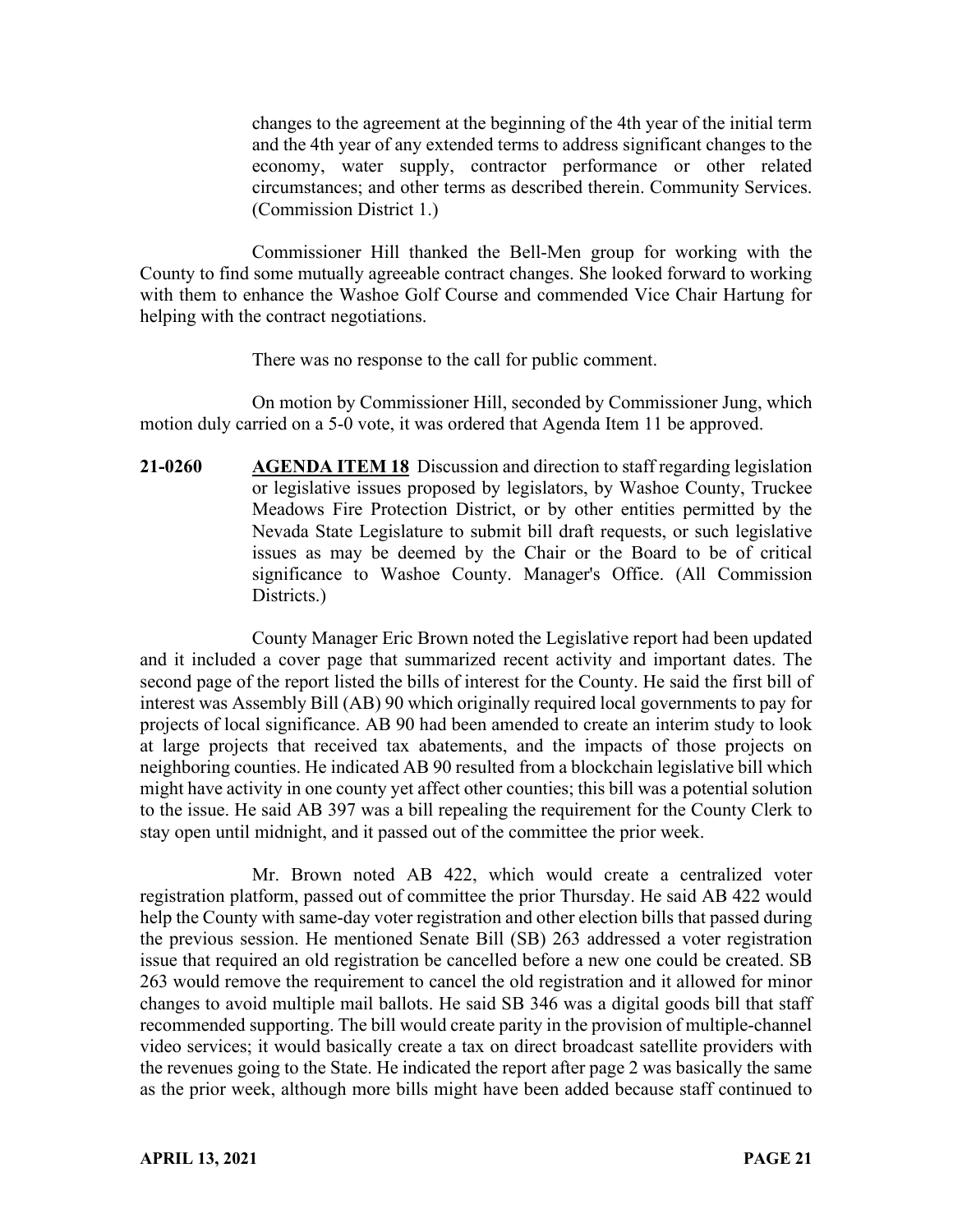watch them. He understood the deadline for bills to be approved and passed out of committee had been reached, so things would solidify soon.

Chair Lucey thanked Mr. Brown for the legislative update and the entire legislative team for their work. He mentioned Commissioner Hill had been very active by adding a large amount of information and strong participation on behalf of the Board. He pointed out one of the biggest challenges was waiting on the Legislative Counsel Bureau (LCB) after bills passed out of committee. The LCB had a number of bills and amendments which caused a waiting period before they could go to the floor or to the second committee. He noted AB 90 was Assembly Majority Leader Teresa Benitez-Thompson's bill, and he thanked the Assemblywoman for working with the County on that bill.

With regard to AB 90, Vice Chair Hartung mentioned his work on the Regional Planning Commission and observed the region was not truly regional. He said projects of regional significance often occurred outside the County and there was no way to perform a conformance review. He looked forward to this bill because large projects often affected neighboring counties, and it was time to consider those projects regionally.

County Clerk Janis Galassini clarified AB 397 would not reduce the Clerk's hours; it would take away the section of law requiring the County to allow chapels the ability to issue marriage licenses should the Clerk's Office not be open.

There was no response to the call for public comment.

**21-0261 AGENDA ITEM 19** Introduction and first reading of an Ordinance pursuant to Nevada Revised Statutes 278.0201 through 278.0207 adopting a Development Agreement between Washoe County and Moonlight Hills Estates LLC, regarding tentative subdivision map case number WTM16- 002 (Golden Mesa North), a subdivision of two parcels totaling 119.76 acres into a 115 lot subdivision which was approved on March 7, 2017. This agreement extends the deadline for filing the first in a series of final subdivision maps from March 7, 2021 to March 7, 2023. The subject site is located north of Golden Valley Road and east of Estates Drive. The parcels are located within the North Valleys Area Plan, the North Valleys Citizen Advisory Board and Washoe County Commission District No.5 (APNs: 552-092-22 & 552-050-01). If approved, schedule a public hearing for second reading and possible adoption of the ordinance for May 11, 2021. Community Services. (Commission District 5.)

The Chair opened the public hearing by calling on anyone wishing to speak for or against adoption of said ordinance. There being no response, the hearing was closed.

Janis Galassini, County Clerk, read the title for Bill No. 1856.

Vice Chair Hartung stated this item was simply a map extension. He imagined they had issues getting construction workers and materials.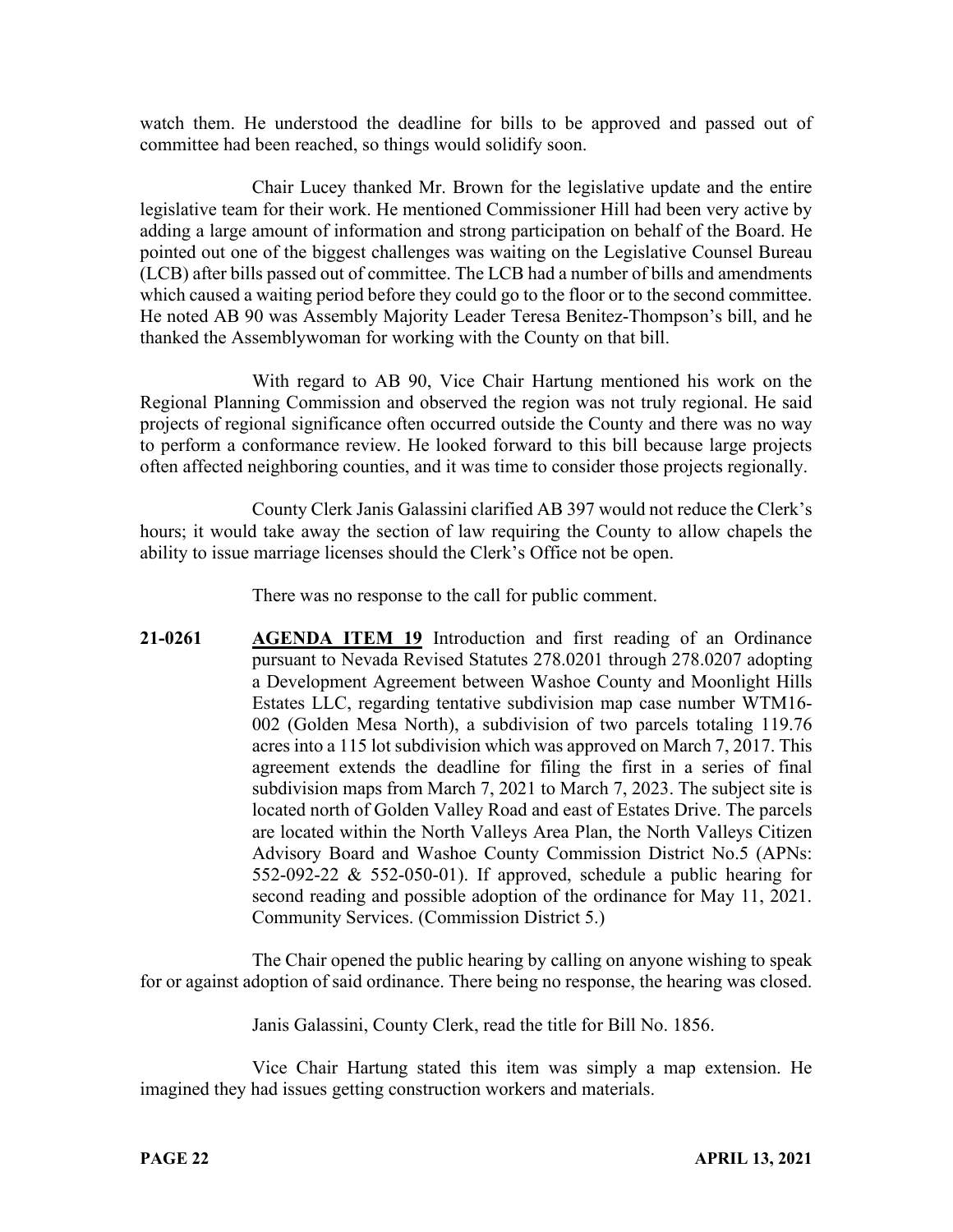Bill No. 1856 was introduced by Commissioner Hartung, and legal notice for final action of adoption was directed.

**21-0262 AGENDA ITEM 20** Public Hearing: Master Plan Amendment Case Number WMPA21-0001 (Woodland Village) to adopt an amendment to the Cold Springs Area Plan, a component of the Washoe County Master Plan, to approve the master plan designation from Rural (R) to Suburban Residential (SR) on  $\pm 6$  acres of an 18.5 acre parcel (APN: 556-290-35) and Suburban Residential (SR) to Rural Residential (RR) on 2 parcels  $(APN:087-520-01 \& 02)$  totaling  $\pm 10.13$  acres for owners Woodland Village North, LLC. If adopted, the master plan amendment will take effect after a determination of conformance with the Truckee Meadows Regional Plan by the Truckee Meadows Regional Planning Commission. AND

> Regulatory Zone Amendment Case Number WRZA21-0001 (Woodland Village) to adopt, subject to final approval of the associated master plan amendment and a favorable conformance review by the Truckee Meadows Regional Planning Commission, an amendment to the Cold Springs Regulatory Zone Map, a component of the Cold Springs Area Plan, to approve a regulatory zone amendment from the General Rural (GR) regulatory zone to the MDS regulatory zone for  $\pm 6$  acres of an  $\pm 18.5$  acre parcel (APN: 556-290-35); to approve a regulatory zone amendment from the Medium Density Suburban (MDS) regulatory zone to the High Density Rural (HDR) regulatory zone for 2 parcels (APN:087-520-01 & 02) totaling  $\pm 10.13$  acres; and to re-establish MDS density on  $\pm 3$  acres of a  $\pm 171$  acre parcel (APN:556-290-24) for owners Woodland Village North, LLC. AND

> If approved, authorize the Chair to sign the resolutions to that effect. Community Services. (Commission District 5.)

The Chair opened the public hearing by calling on anyone wishing to speak for or against adoption of said ordinance.

Mr. Kenji Otto noted he owned the largest parcel abutting one of the subject parcels. He encouraged the Board to approve this item because he thought it would be beneficial for the area.

Mr. Frank Schenk displayed a vicinity map and identified his home. He recounted portions of a conversation he had with Peter Lissner regarding this project. He asked whether it would be possible to put an easement to accommodate all-terrain vehicles because people in that area were accustomed to using the open space. He requested an easement for fire protection service. He expressed concern about the increased traffic in the neighborhood and suggested roundabouts to help alleviate traffic.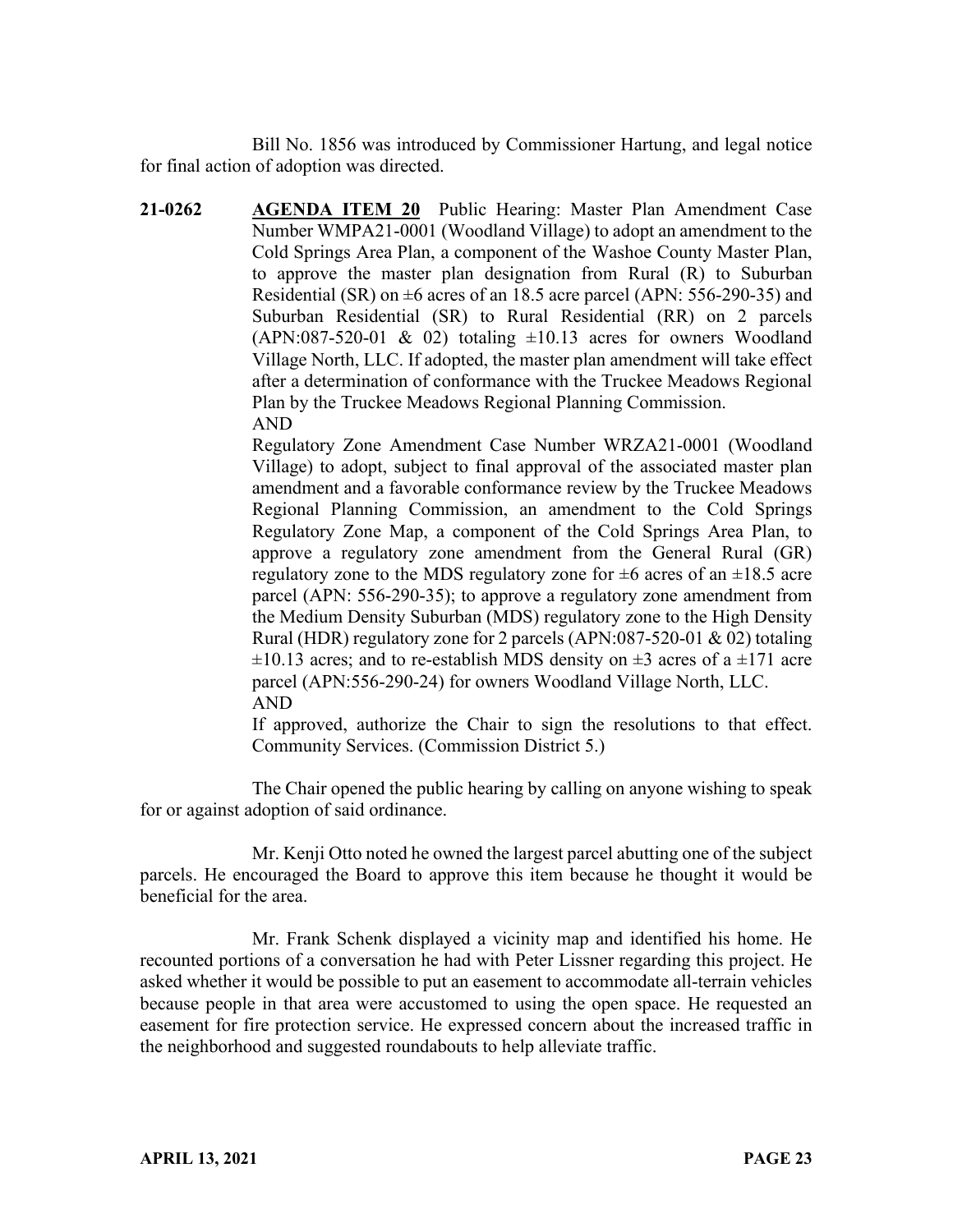Chair Lucey asked for comments from the applicant Mike Railey. Mr. Railey replied the request would simply shift some zoning and density from the existing neighborhood in Cold Springs into the final phases of Woodland Village. He noted there were no existing homeowners adjoining where the density would go; it was in the area planned for development. This request was basically cleanup since Woodland Village had evolved over the last 20 years.

On motion by Vice Chair Hartung, seconded by Commissioner Jung, which motion duly carried on a 5-0 vote, it was ordered that Master Plan Amendment Case Number WMPA21-0001 be adopted as listed on pages 4 through 6 of the staff report with the Board being able to make the required findings.

Planner Julee Olander noted this item also contained a Regulatory Zone Amendment.

On motion by Vice Chair Hartung, seconded by Commissioner Jung, which motion duly carried on a 5-0 vote, it was ordered that Regulatory Zone Amendment Case Number WRZA21-0001 be adopted.

# **21-0263 AGENDA ITEM 21** Public Comment.

Mr. Kenji Otto mentioned a Sheriff's Office notice about citing illegal shooters, which he thought needed to be communicated to the public. He thanked the Board for their help with the road studies being performed on Crystal Canyon Boulevard. He suggested removing the metal detector outside of Chambers. He expressed concern about issues with Commissioner Herman's County email and requested she be put back on the Truckee Meadows Water Authority Board and the Western Region Water Commission. He approved of the presentation on voting.

#### **21-0264 AGENDA ITEM 22** Announcements/Reports.

There were no announcements or reports.

\* \* \* \* \* \* \* \* \* \* \*